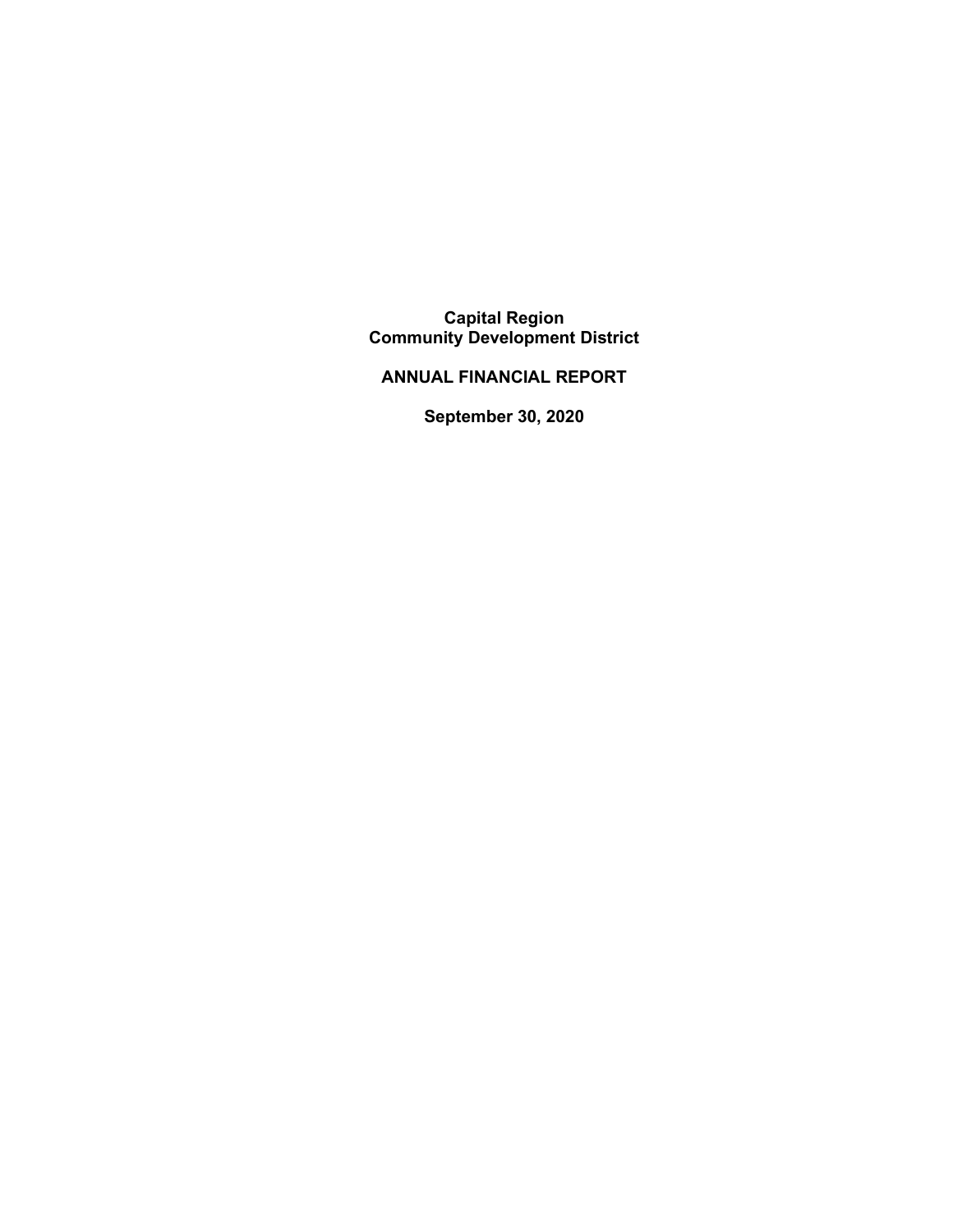# **Capital Region Community Development District**

# **ANNUAL FINANCIAL REPORT**

# **September 30, 2020**

# **TABLE OF CONTENTS**

|                                                                                                                                                                                   | Page<br>Number |
|-----------------------------------------------------------------------------------------------------------------------------------------------------------------------------------|----------------|
| <b>REPORT OF INDEPENDENT AUDITORS</b>                                                                                                                                             | $1 - 2$        |
| <b>MANAGEMENT'S DISCUSSION AND ANALYSIS</b>                                                                                                                                       | $3 - 8$        |
| <b>BASIC FINANCIAL STATEMENTS:</b><br><b>Government-wide Financial Statements:</b>                                                                                                |                |
| <b>Statement of Net Position</b><br><b>Statement of Activities</b>                                                                                                                | 9<br>10        |
| <b>Fund Financial Statements:</b><br><b>Balance Sheet - Governmental Funds</b><br><b>Reconciliation of Total Governmental Fund Balances</b>                                       | 11             |
| to Net Position of Governmental Activities<br>Statement of Revenues, Expenditures and Changes in Fund                                                                             | 12             |
| <b>Balances - Governmental Funds</b><br>Reconciliation of the Statement of Revenues, Expenditures                                                                                 | 13             |
| and Changes in Fund Balances of Governmental Funds<br>to the Statement of Activities<br>Statement of Revenues, Expenditures and Changes in Fund                                   | 14             |
| Balances - Budget and Actual - General Fund                                                                                                                                       | 15             |
| <b>Notes to Financial Statements</b>                                                                                                                                              | 16-28          |
| <b>INDEPENDENT AUDITORS' REPORT ON INTERNAL CONTROL OVER</b><br>FINANCIAL REPORTING AND ON COMPLIANCE AND OTHER MATTERS<br>BASED ON AN AUDIT OF FINANCIAL STATEMENTS PERFORMED IN |                |
| <b>ACCORDANCE WITH GOVERNMENT AUDITING STANDARDS</b>                                                                                                                              | 29-30          |
| <b>MANAGEMENT LETTER</b>                                                                                                                                                          | $31 - 32$      |
| INDEPENDENT ACCOUNTANTS' REPORT/COMPLIANCE WITH<br>SECTION 218.415, FLORIDA STATUTES                                                                                              | 33             |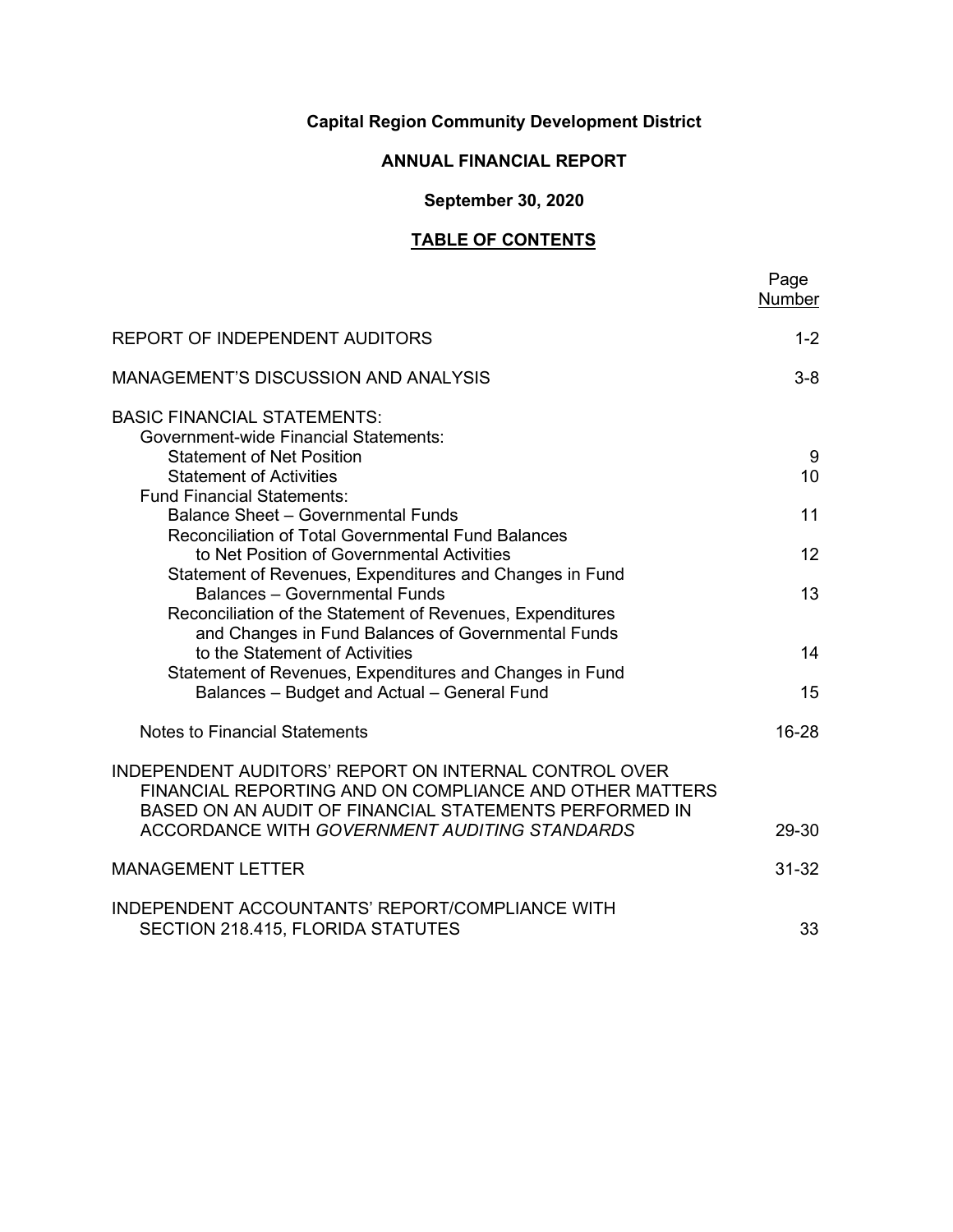

Certified Public Accountants PL

600 Citrus Avenue Suite 200 Fort Pierce, Florida 34950

772/461-6120 // 461-1155 FAX: 772/468-9278

#### **REPORT OF INDEPENDENT AUDITORS**

To the Board of Supervisors Capital Region Community Development District Leon County, Florida

#### **Report on the Financial Statements**

We have audited the accompanying financial statements of Capital Region Community Development District as of and for the year ended September 30, 2020, and the related notes to financial statements, which collectively comprise the District's basic financial statements as listed in the table of contents.

#### **Management's Responsibility for the Financial Statements**

Management is responsible for the preparation and fair presentation of these financial statements in accordance with accounting principles generally accepted in the United States of America; this includes the design, implementation, and maintenance of internal control relevant to the preparation and fair presentation of financial statements that are free from material misstatement, whether due to fraud or error.

#### **Auditor's Responsibility**

Our responsibility is to express an opinion on these financial statements based on our audit. We conducted our audit in accordance with auditing standards generally accepted in the United States of America and the standards applicable to financial audits contained in *Government Accounting Standards*, issued by the Comptroller General of the United States. Those standards require that we plan and perform the audit to obtain reasonable assurance about whether the financial statements are free from material misstatement.

An audit involves performing procedures to obtain audit evidence about the amounts and disclosures in the financial statements. The procedures selected depend on the auditor's judgment, including the assessment of the risks of material misstatement of the financial statements, whether due to fraud or error. In making those risk assessments, the auditor considers internal control relevant to the entity's preparation and fair presentation of the financial statements in order to design audit procedures that are appropriate in the circumstances, but not for the purpose of expressing an opinion on the effectiveness of the entity's internal control. Accordingly, we express no such opinion. An audit also includes evaluating the appropriateness of accounting policies used and the reasonableness of significant accounting estimates made by management, as well as evaluating the overall presentation of the financial statements.

We believe that the audit evidence we have obtained is sufficient and appropriate to provide a basis for our audit opinion.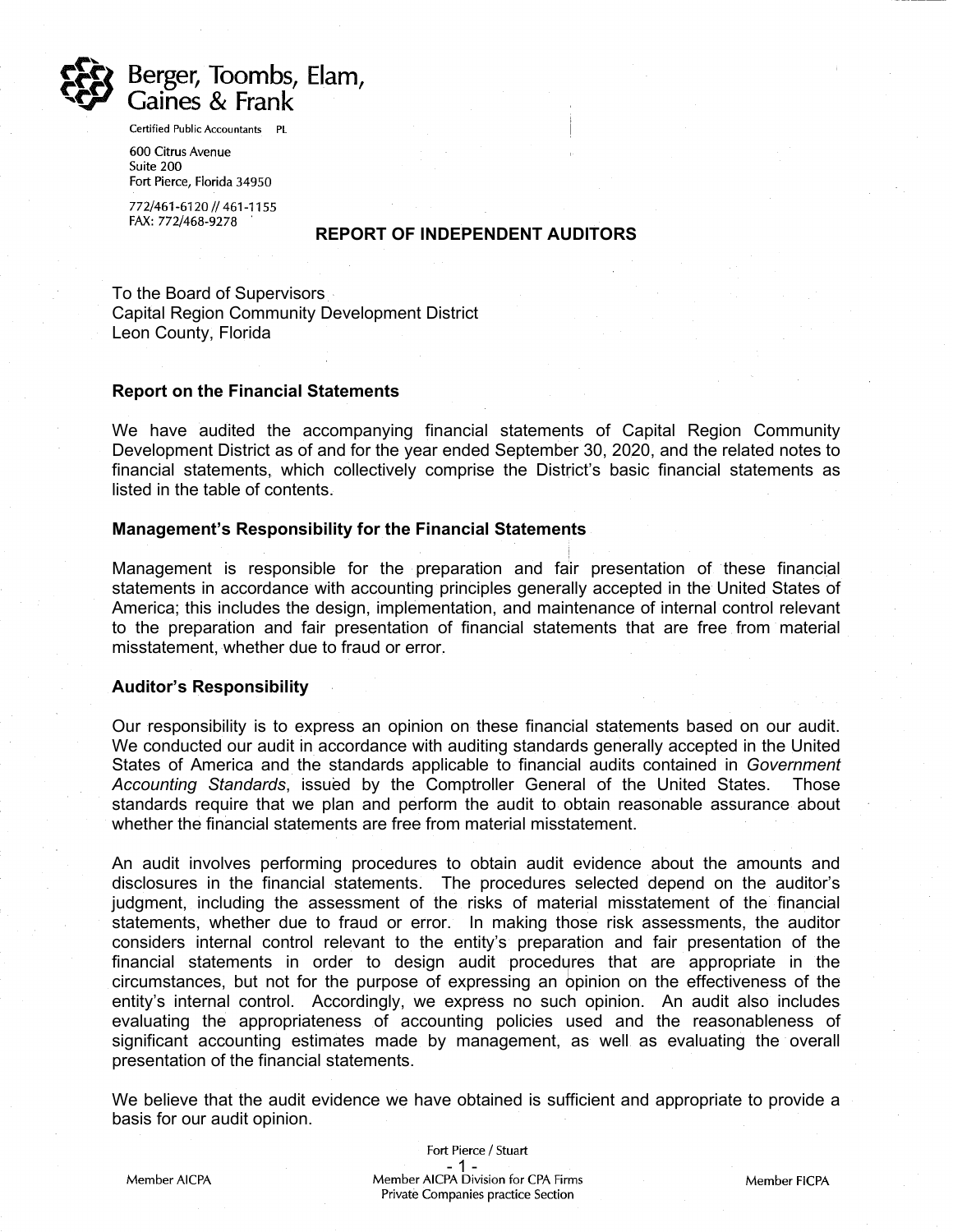

# To the Board of Supervisors

Capital Region Community Development District

#### **Opinion**

In our opinion, the financial statements referred to above present fairly, in all material respects, the respective financial position of the governmental activities and each major fund of Capital Region Community Development District, as of September 30, 2020, and the respective changes in financial position and the budgetary comparison for the General Fund for the year then ended in conformity with accounting principles generally accepted in the United States of America.

#### **Other Matters**

#### *Required Supplementary Information*

Accounting principles generally accepted in the United States of America require that the Management Discussion and Analysis be presented to supplement the basic financial statements. Such information, although not a part of the basic financial statements, is required by the Governmental Accounting Standards Board who considers it to be an essential part of financial reporting for placing the basic financial statements in an appropriate operational, economic, or historical context. We have applied certain limited procedures to the required supplementary information in accordance with auditing standards generally accepted in the United States of America, which consisted of inquiries of management about the methods of preparing the information and comparing the information for consistency with management's responses to our inquiries, the basic financial statements, and other knowledge we obtained during our audit of the basic financial statements. We do not express an opinion or provide any assurance on the information because the limited procedures do not provide us with sufficient evidence to express an opinion or provide any assurance.

#### **Other Reporting Required by Government Auditing Standards**

In accordance with *Government Auditing Standards*, we have also issued a report dated June 28, 2021 on our consideration of the District's internal control over financial reporting and on our tests of its compliance with certain provisions of laws, regulations and contracts. The purpose of that report is to describe the scope of our testing of internal control over financial reporting and compliance and the results of that testing, and not to provide an opinion on internal control over financial reporting or on compliance. That report is an integral part of an audit performed in accordance with *Government Auditing Standards* in considering Capital Region Community Development District's internal control over financial reporting and compliance.

"Bergir Joonbo Glam<br>Ixraines + Frank

Berger, Toombs, Elam, Gaines & Frank Certified Public Accountants PL Fort Pierce, Florida

June 28, 2021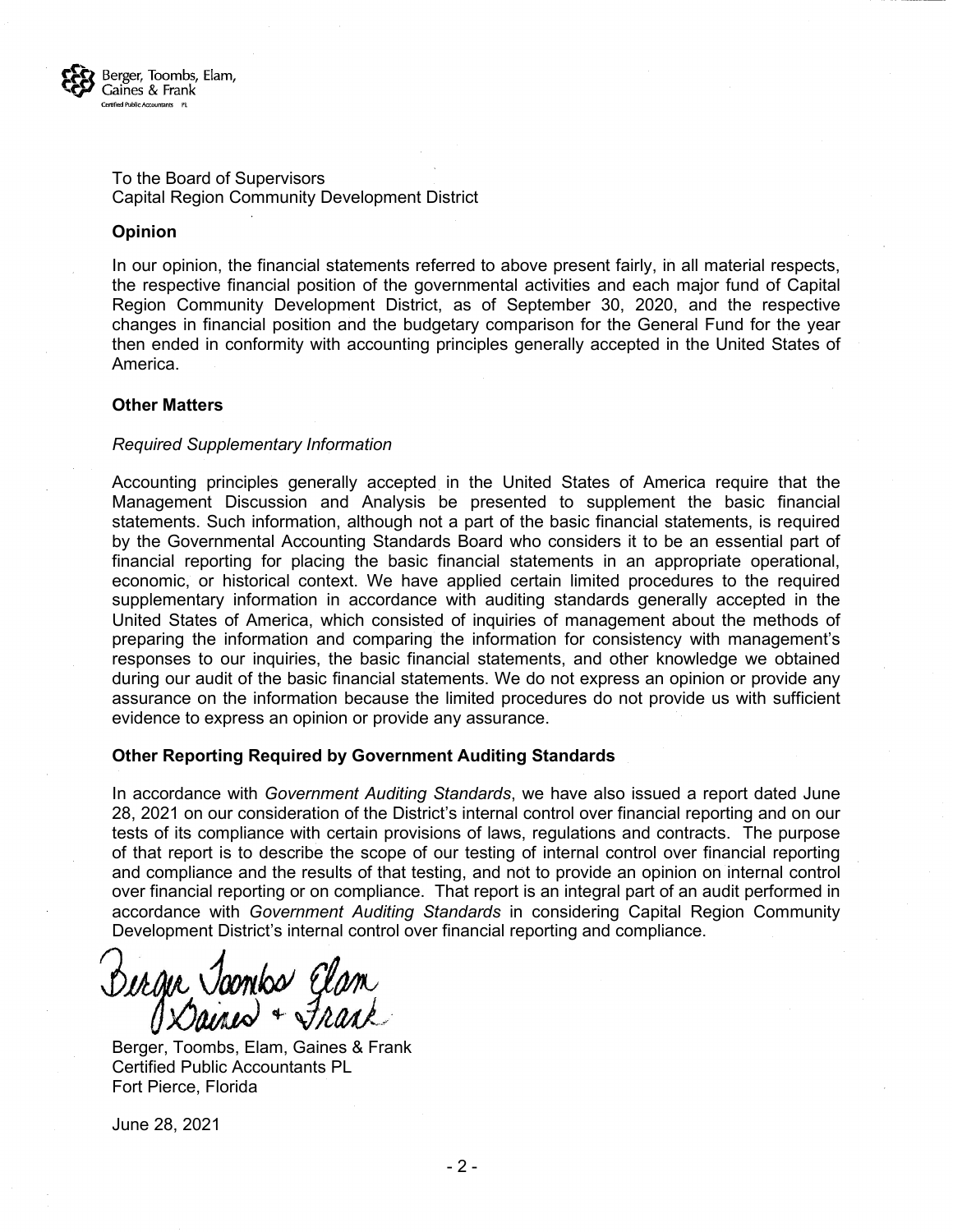Management's discussion and analysis of Capital Region Community Development District (the "District") financial performance provides an objective and easily readable analysis of the District's financial activities. The analysis provides summary financial information for the District and should be read in conjunction with the District's financial statements.

# **OVERVIEW OF THE FINANCIAL STATEMENTS**

The District's basic financial statements comprise three components; 1) *Government-wide financial statements,* 2) *Fund financial statements,* and 3) *Notes to financial statements.* The *Government-wide financial statements* present an overall picture of the District's financial position and results of operations. The *Fund financial statements* present financial information for the District's major funds. The *Notes to financial statements* provide additional information concerning the District's finances.

The *Government-wide financial statements* are the **statement of net position** and the **statement of activities**. These statements use accounting methods similar to those used by private-sector companies. Emphasis is placed on the net position of governmental activities and the change in net position. Governmental activities are primarily supported by developer contributions.

The **statement of net position** presents information on all assets and liabilities of the District, with the difference between assets and liabilities reported as net position. Net Position is reported in three categories; 1) net investment in capital assets, 2) restricted, and 3) unrestricted. Assets, liabilities, and net position are reported for all Governmental activities.

The **statement of activities** presents information on all revenues and expenses of the District and the change in net position. Expenses are reported by major function and program revenues relating to those functions are reported, providing the net cost of all functions provided by the District. To assist in understanding the District's operations, expenses have been reported as governmental activities. Governmental activities financed by the District include general government and debt service.

*Fund financial statements* present financial information for governmental funds. These statements provide financial information for the major funds of the District. Governmental fund financial statements provide information on the current assets and liabilities of the funds, changes in current financial resources (revenues and expenditures), and current available resources.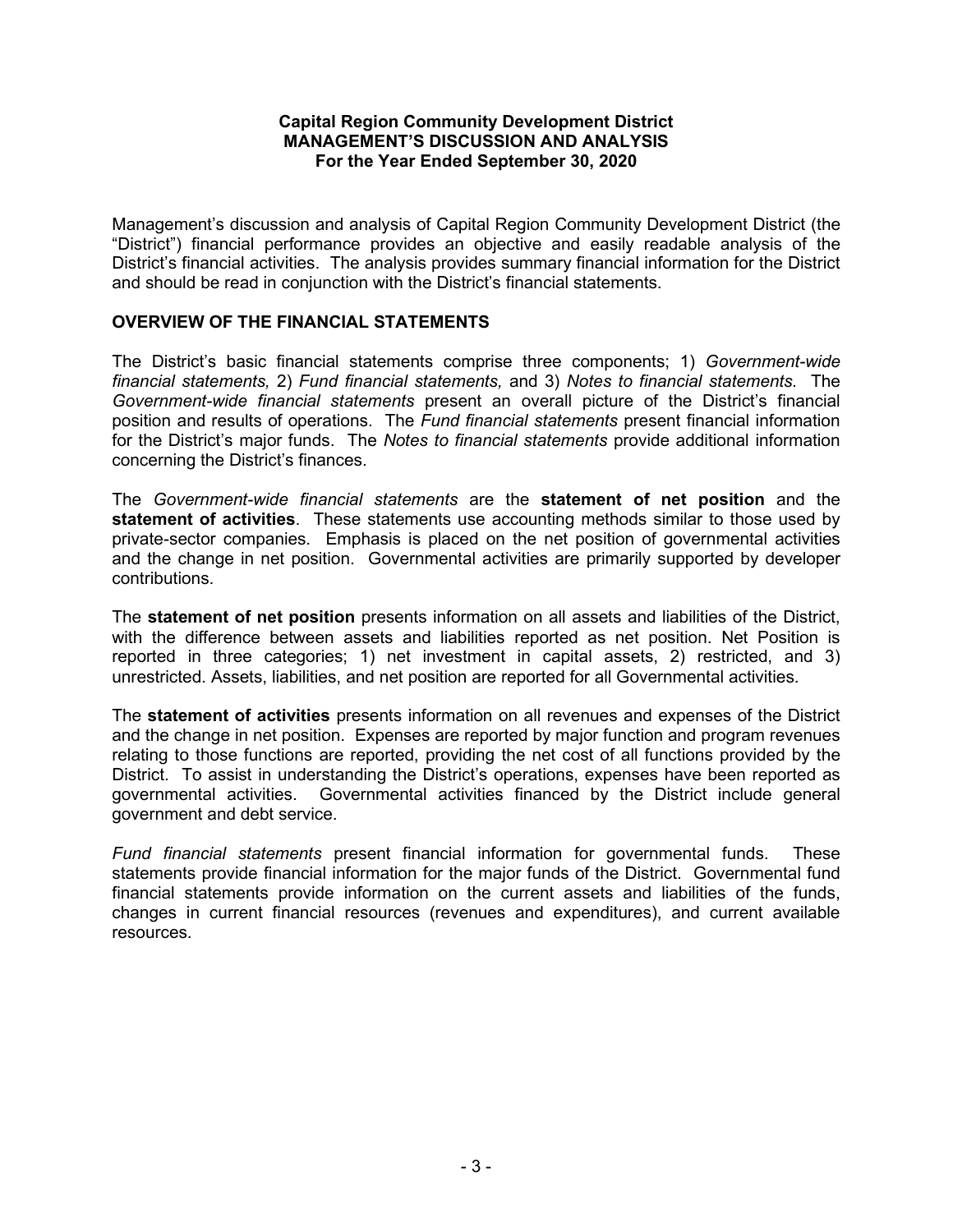# **OVERVIEW OF THE FINANCIAL STATEMENTS (CONTINUED)**

*Fund financial statements* include a **balance sheet** and a **statement of revenues, expenditures and changes in fund balances** for all governmental funds. A **statement of revenues, expenditures, and changes in fund balances – budget and actual** is provided for the District's General Fund. *Fund financial statements* provide more detailed information about the District's activities. Individual funds are established by the District to track revenues that are restricted to certain uses or to comply with legal requirements.

The *government-wide financial statements* and the *fund financial statements* provide different pictures of the District. The *government-wide financial statements* provide an overall picture of the District's financial standing. These statements are comparable to private-sector companies and give a good understanding of the District's overall financial health and how the District paid for the various activities, or functions, provided by the District. All assets of the District, including capital assets, are reported in the **statement of net position**. All liabilities, such as principal outstanding on bonds are included. In the **statement of activities**, transactions between the different functions of the District have been eliminated in order to avoid "doubling up" the revenues and expenses. The *fund financial statements* provide a picture of the major funds of the District. In the case of governmental activities, outlays for long lived assets are reported as expenditures and long-term liabilities, such as general obligation bonds, are not included in the fund financial statements. To provide a link from the *fund financial statements* to the *government-wide financial statements*, reconciliation is provided from the *fund financial statements* to the *government-wide financial statements.*

*Notes to financial statements* provide additional detail concerning the financial activities and financial balances of the District. Additional information about the accounting practices of the District and investments of the District are some of the items included in the *notes to financial statements.*

# **Financial Highlights**

The following are the highlights of financial activity for the year ended September 30, 2020.

- $\bullet$  The District's total liabilities exceeded total assets by  $\$(11,090,239)$  (net position). Restricted net position was \$296,248 and net investment in capital assets was \$8,914,237. Unrestricted net position was \$(20,300,724).
- $\bullet$  Governmental activities revenues totaled  $$4,630,601$  while governmental activities expenses totaled \$3,536,331.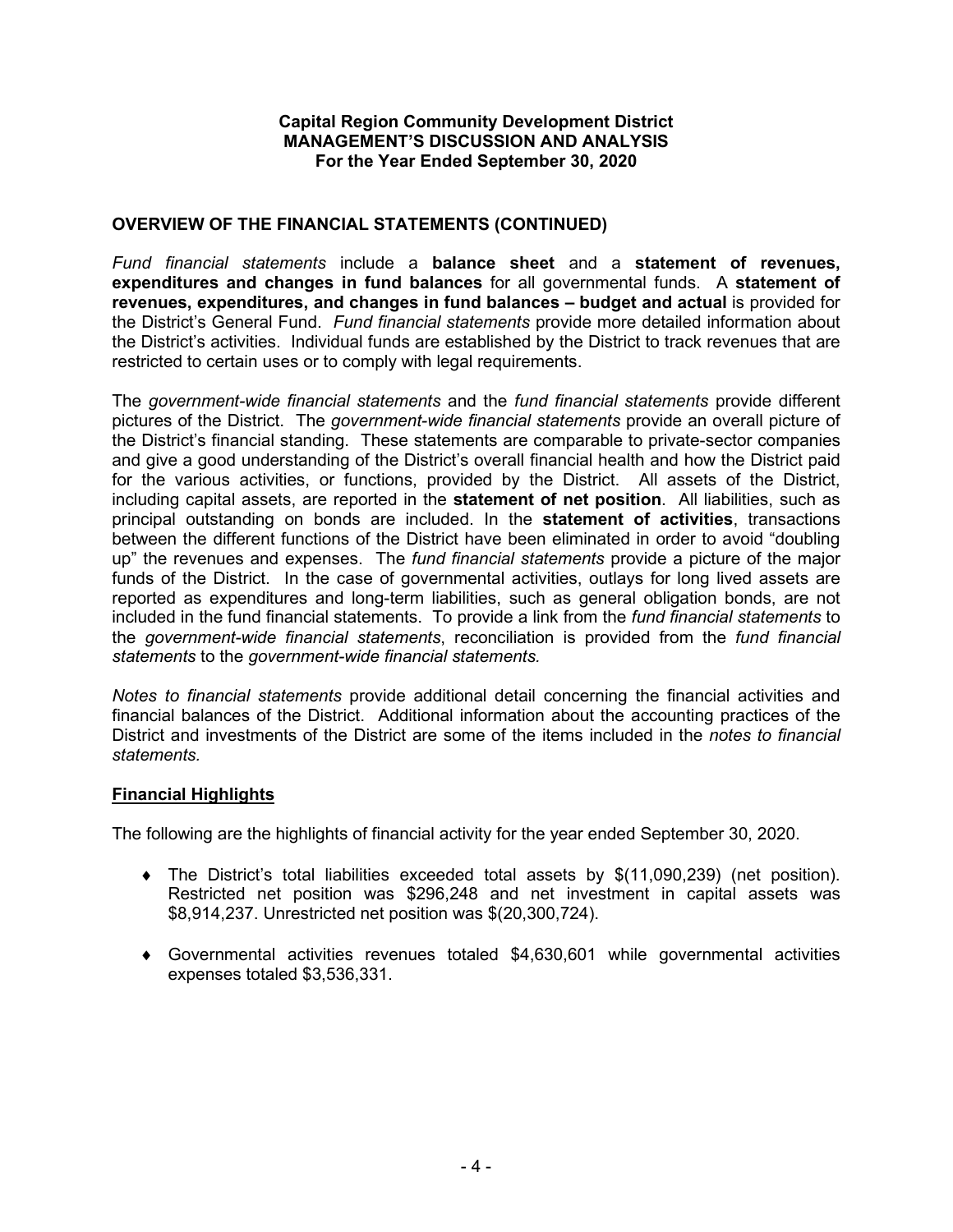# **OVERVIEW OF THE FINANCIAL STATEMENTS (CONTINUED)**

The following schedule provides a summary of the assets, liabilities and net position of the District and is presented by category for comparison purposes.

## **Net Position**

|                                  |                    | <b>Governmental Activities</b> |  |  |  |
|----------------------------------|--------------------|--------------------------------|--|--|--|
|                                  | 2020               | 2019                           |  |  |  |
| Current assets                   | \$<br>905,285      | \$<br>930,911                  |  |  |  |
| <b>Restricted assets</b>         | 2,142,143          | 2,108,022                      |  |  |  |
| Capital assets                   | 15, 122, 719       | 15,461,361                     |  |  |  |
| <b>Total Assets</b>              | 18,170,147         | 18,500,294                     |  |  |  |
| Deferred outflows of Resources   | 44,072             | 48,110                         |  |  |  |
| <b>Current liabilities</b>       | 2,010,074          | 2,004,870                      |  |  |  |
| Non-current liabilities          | 27,294,384         | 28,728,043                     |  |  |  |
| <b>Total Liabilities</b>         | 29,304,458         | 30,732,913                     |  |  |  |
| <b>Net Position</b>              |                    |                                |  |  |  |
| Net investment in capital assets | 8,914,237          | 15,461,361                     |  |  |  |
| Restricted net position          | 296,248            | 1,153,629                      |  |  |  |
| Unrestricted                     | (20, 300, 724)     | (28,799,499)                   |  |  |  |
| <b>Total Net Position</b>        | (11,090,239)<br>\$ | (12, 184, 509)<br>\$           |  |  |  |

The decrease in non-current liabilities is related to the bond principal payments in the current year.

The increase in net position is related to revenues exceeding expenses in the current year.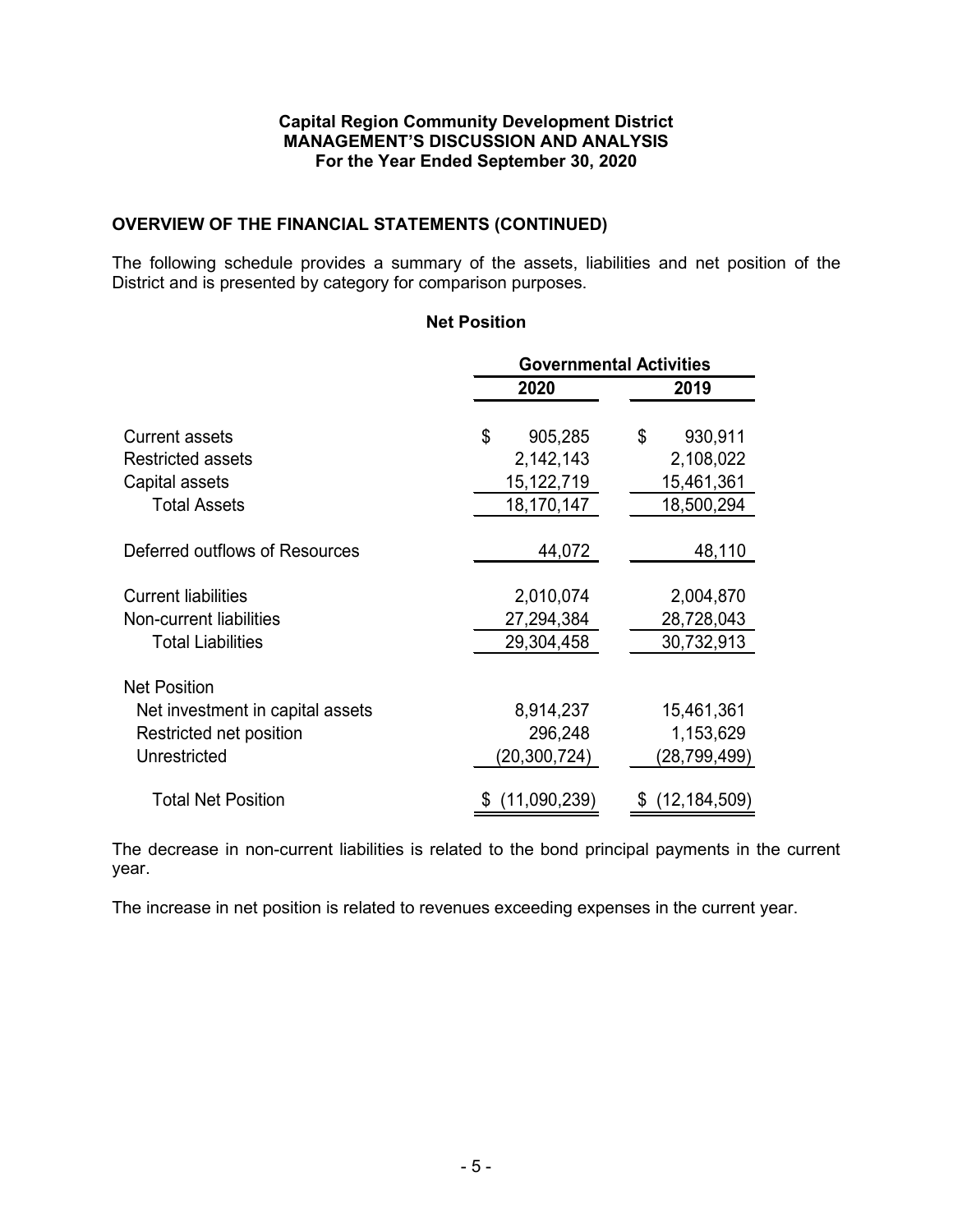# **OVERVIEW OF THE FINANCIAL STATEMENTS (CONTINUED)**

The following schedule provides a summary of the changes in net position of the District and is presented by category for comparison purposes.

# **Change In Net Position**

|                                  | <b>Governmental Activities</b> |                      |  |
|----------------------------------|--------------------------------|----------------------|--|
|                                  | 2020                           | 2019                 |  |
| <b>Program Revenues</b>          |                                |                      |  |
| Charges for services             | \$<br>4,397,196                | \$<br>4,182,856      |  |
| Capital contributions            | 168,807                        |                      |  |
| General revenues                 |                                |                      |  |
| Miscellaneous revenues           | 37,523                         | 70,283               |  |
| Investment income                | 27,075                         | 60,662               |  |
| <b>Total Revenues</b>            | 4,630,601                      | 4,313,801            |  |
| <b>Expenses</b>                  |                                |                      |  |
| General government               | 188,152                        | 211,135              |  |
| Physical environment             | 1,851,421                      | 1,966,914            |  |
| Interest and other charges       | 1,496,758                      | 1,551,690            |  |
| <b>Total Expenses</b>            | 3,536,331                      | 3,729,739            |  |
| Change in Net Position           | 1,094,270                      | 584,062              |  |
| Net Position - Beginning of Year | (12, 184, 509)                 | (12,768,571)         |  |
| Net Position - End of Year       | (11,090,239)<br>\$             | (12, 184, 509)<br>\$ |  |

The increase in charges for services primarily relates to the budgeted increase in General Fund assessments in the current year.

The increase in capital contributions is related to the conveyance of certain infrastructure to the District in the current year.

The decrease in general government is primarily related to a decrease in professional fees in the current year.

The decrease in physical environment is related to the hurricane clean-up costs in the prior year.

The decrease in interest and other charges is related to the decrease in bonds outstanding in the current year.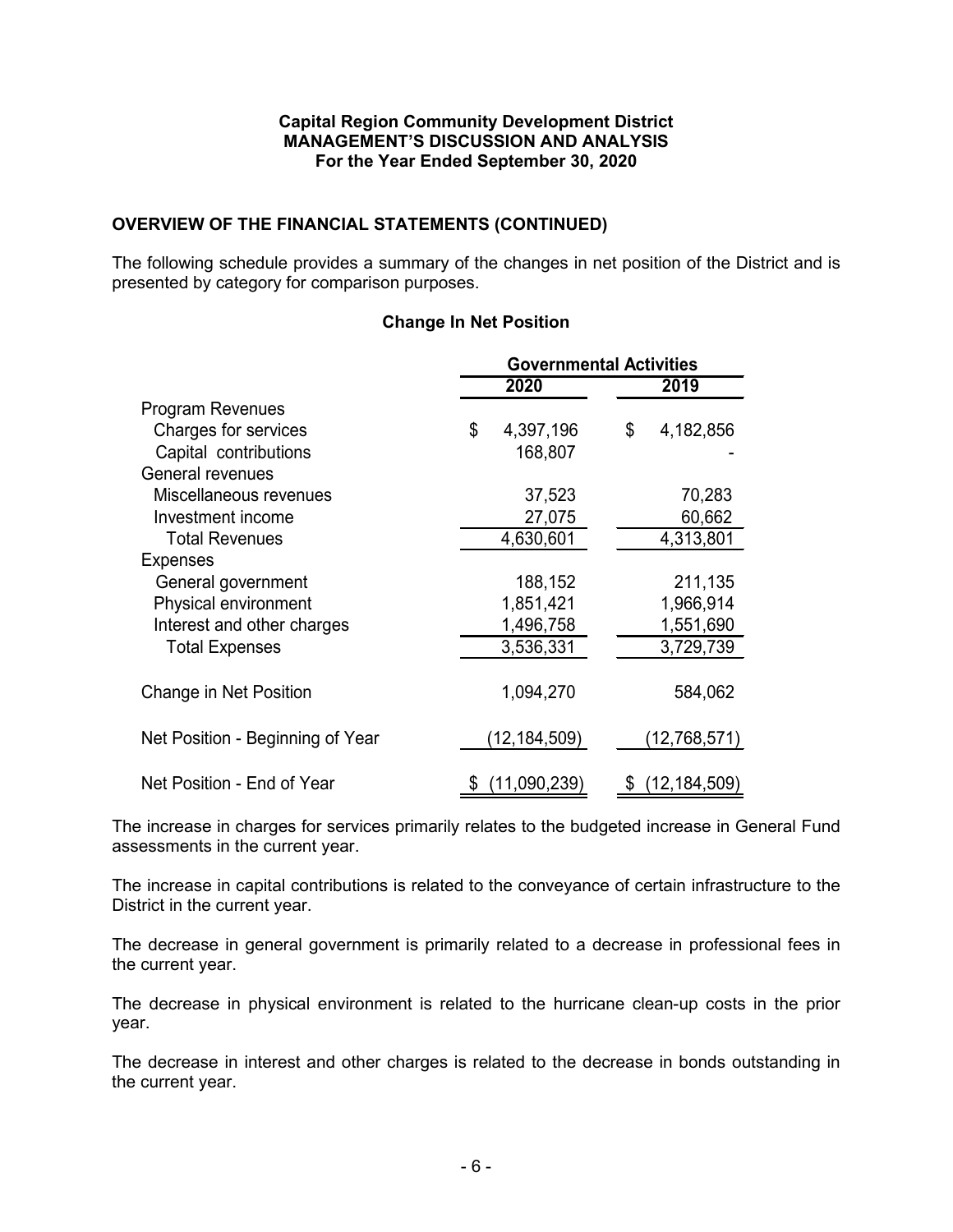# **OVERVIEW OF THE FINANCIAL STATEMENTS (CONTINUED)**

## **Capital Assets Activity**

The following schedule provides a summary of the District's capital assets as of September 30, 2020 and 2019.

|                                   | <b>Governmental Activities</b> |               |  |             |
|-----------------------------------|--------------------------------|---------------|--|-------------|
| <b>Description</b>                |                                | 2020          |  | 2019        |
| <b>Buildings and improvements</b> |                                | 2,312,098     |  | 2,312,098   |
| Infrastructure                    |                                | 20,038,121    |  | 19,853,801  |
| Accumulated depreciation          |                                | (7, 227, 500) |  | (6,704,538) |
| <b>Total Capital Assets (Net)</b> |                                | 15,122,719    |  | 15,461,361  |

The activity for the year consisted of depreciation of \$522,962 and additions to infrastructure of \$184,320.

## **General Fund Budgetary Highlights**

Budgeted expenditures exceeded actual expenditures primarily due to less capital outlay expenditures than were anticipated.

There were no amendments to the September 30, 2020 budget.

#### **Debt Management**

Governmental Activities debt includes the following:

In September 2011, the District issued \$4,740,000 Series 2011A-1 Capital Improvement Revenue Refunding Bonds. These bonds were issued to refund of the Series 2001A Capital Improvement Revenue Bonds. As of September 30, 2020, the balance outstanding was \$3,040,000.

In November 2013, the District issued \$9,855,000 Series 2013 Capital Improvement Revenue Refunding Bonds. These bonds were issued to refund of the Series 2002A Capital Improvement Revenue Bonds. As of September 30, 2020, the balance outstanding was \$7,435,000.

In March 2018, the District issued \$16,935,000 Series 2018A-1 Capital Improvement Revenue Refunding Bonds. These bonds were issued to refund of the Series 2008A Capital Improvement Revenue Bonds. As of September 30, 2020, the balance outstanding was \$15,890,000.

In March 2018, the District issued \$2,675,000 Series 2018A-2 Capital Improvement Revenue Refunding Bonds. These bonds were issued to refund of the Series 2011A-2 Capital Improvement Revenue Refunding Bonds. As of September 30, 2020, the balance outstanding was \$2,335,000.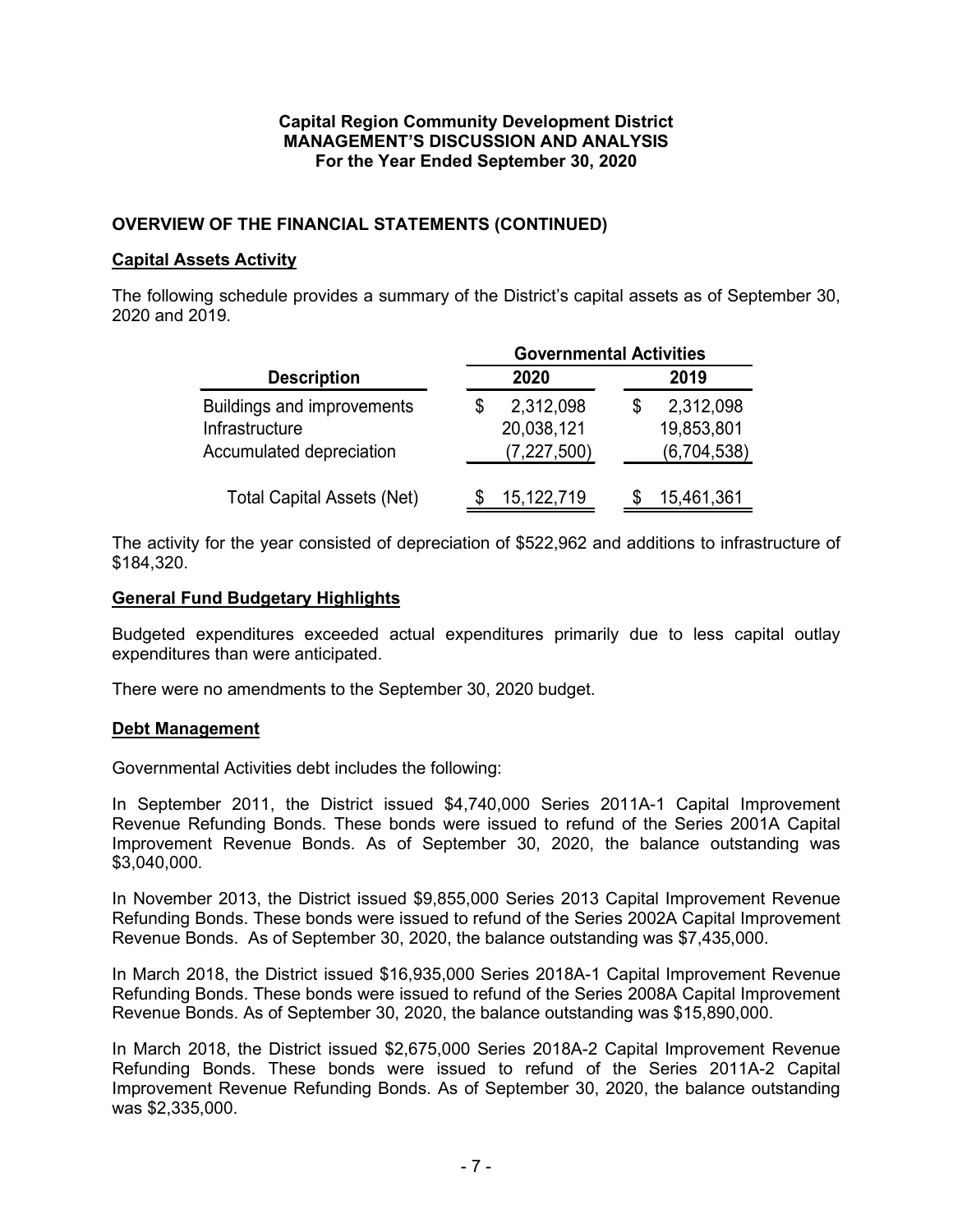# **OVERVIEW OF THE FINANCIAL STATEMENTS (CONTINUED)**

## **Economic Factors and Next Year's Budget**

In March 2021, the District issued Series 2021 Capital Improvement Revenue Refunding Bonds to refund the Series 2011A-1 Capital Improvement Revenue Refunding Bonds. Capital Region Community Development District does not expect any economic factors to have any significant effect on the financial position or results of operations of the District in fiscal year 2021.

## **Request for Information**

The financial report is designed to provide a general overview of Capital Region Community Development District's finances for all those with an interest. Questions concerning any of the information provided in this report or requests for additional information should be addressed to the Capital Region Community Development District, Governmental Management Services, 475 West Town Place, Suite 114, St. Augustine, Florida 32092.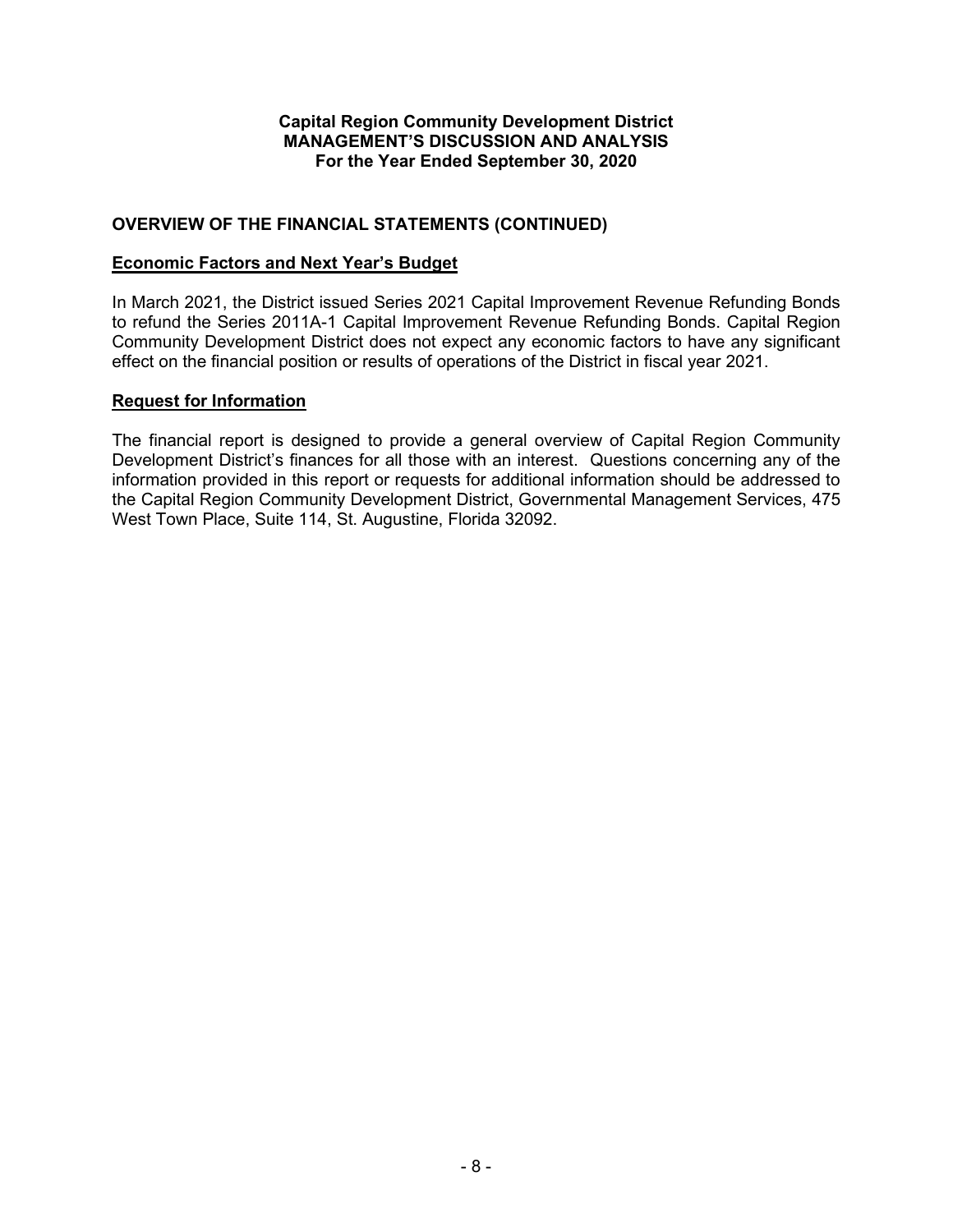# **Capital Region Community Development District STATEMENT OF NET POSITION September 30, 2020**

|                                   | Governmental<br><b>Activities</b> |
|-----------------------------------|-----------------------------------|
| <b>ASSETS</b>                     |                                   |
| <b>Current Assets</b>             |                                   |
| Cash                              | \$<br>247,839                     |
| Investments                       | 540,910                           |
| Prepaid expenses                  | 116,536                           |
| <b>Total Current Assets</b>       | 905,285                           |
| <b>Non-current Assets</b>         |                                   |
| <b>Restricted assets</b>          |                                   |
| Investments                       | 2,142,143                         |
| Capital assets, being depreciated |                                   |
| Infrastructure                    | 20,038,121                        |
| <b>Buildings and improvements</b> | 2,312,098                         |
| Accumulated depreciation          | (7, 227, 500)                     |
| <b>Total Non-current Assets</b>   | 17,264,862                        |
| <b>Total Assets</b>               | 18,170,147                        |
| DEFERRED OUTFLOWS OF RESOURCES    |                                   |
| Deferred amount on refunding      | 44,072                            |
|                                   |                                   |
| <b>LIABILITIES</b>                |                                   |
| <b>Current Liabilities</b>        |                                   |
| Accounts payable                  | 12,474                            |
| Bonds payable                     | 1,390,000                         |
| <b>Accrued interest</b>           | 607,600                           |
| <b>Total Current Liabilities</b>  | 2,010,074                         |
| <b>Non-Current Liabilities</b>    |                                   |
| Bonds payable, net                | 27,294,384                        |
| <b>Total Liabilities</b>          | 29,304,458                        |
| <b>NET POSITION</b>               |                                   |
| Net investment in capital assets  | 8,914,237                         |
| Restricted for debt service       | 296,248                           |
| Unrestricted                      | (20, 300, 724)                    |
| <b>Total Net Position</b>         | \$<br>(11,090,239)                |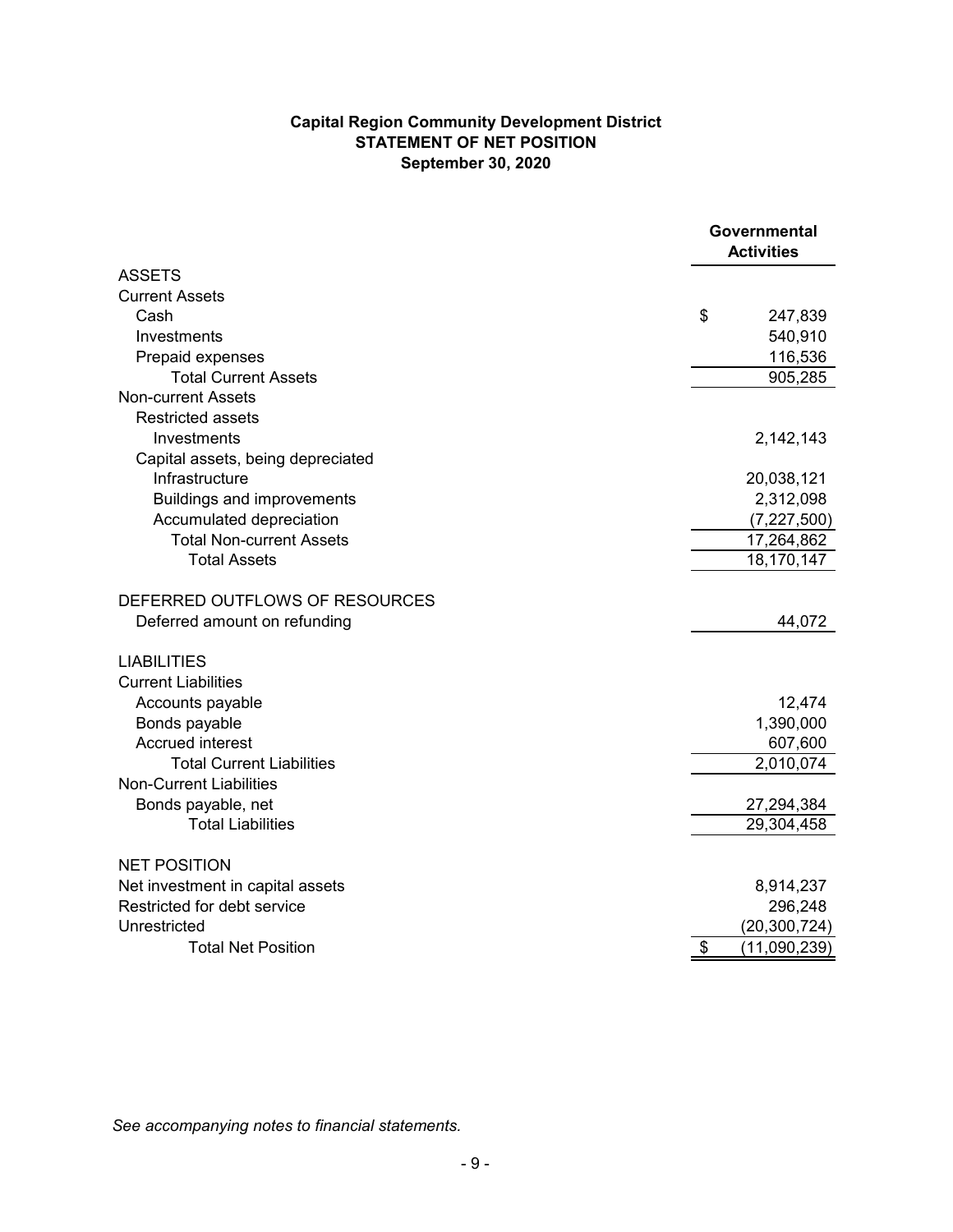# **Capital Region Community Development District STATEMENT OF ACTIVITIES For the Year Ended September 30, 2020**

| <b>Functions/Programs</b>                                   | <b>Expenses</b>                   | <b>Charges for</b><br><b>Services</b> | <b>Program Revenues</b><br><b>Capital Grants</b><br>and<br><b>Contributions</b> | Net (Expense)<br><b>Revenues and</b><br><b>Changes in</b><br><b>Net Position</b><br>Governmental<br><b>Activities</b> |
|-------------------------------------------------------------|-----------------------------------|---------------------------------------|---------------------------------------------------------------------------------|-----------------------------------------------------------------------------------------------------------------------|
| <b>Governmental Activities</b>                              |                                   |                                       |                                                                                 |                                                                                                                       |
| General government                                          | \$<br>(188, 152)                  | \$<br>195,458                         | \$                                                                              | \$<br>7,306                                                                                                           |
| Physical environment                                        | (1,851,421)                       | 1,371,086                             | 168,807                                                                         | (311, 528)                                                                                                            |
| Interest and other charges                                  | (1, 496, 758)                     | 2,830,652                             |                                                                                 | 1,333,894                                                                                                             |
| <b>Total Governmental Activities</b>                        | (3,536,331)<br>- \$               | 4,397,196<br>\$                       | \$<br>168,807                                                                   | 1,029,672                                                                                                             |
| <b>General Revenues</b><br>Miscellaneous revenues<br>37,523 |                                   |                                       |                                                                                 |                                                                                                                       |
|                                                             | Investment income                 |                                       |                                                                                 | 27,075                                                                                                                |
| <b>Total General Revenues</b>                               |                                   |                                       |                                                                                 | 64,598                                                                                                                |
| Change in Net Position                                      |                                   |                                       |                                                                                 | 1,094,270                                                                                                             |
| Net Position - October 1, 2019                              |                                   |                                       | (12, 184, 509)                                                                  |                                                                                                                       |
|                                                             | Net Position - September 30, 2020 |                                       |                                                                                 | (11,090,239)                                                                                                          |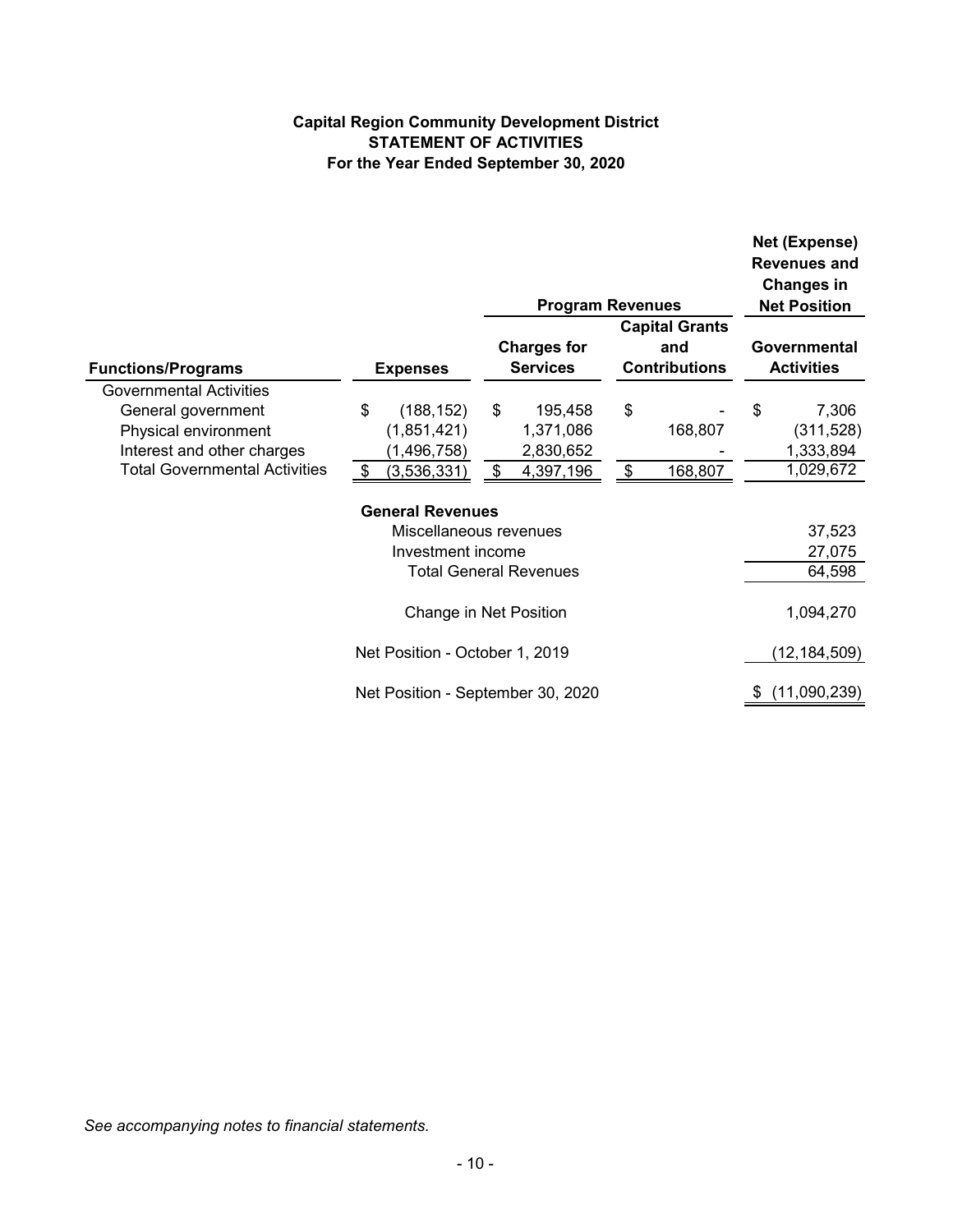## **Capital Region Community Development District BALANCE SHEET – GOVERNMENTAL FUNDS September 30, 2020**

|                                            | General       |    | Debt<br>Service | Capital<br>Projects | Total<br>Governmental<br>Funds |
|--------------------------------------------|---------------|----|-----------------|---------------------|--------------------------------|
| <b>ASSETS</b>                              |               |    |                 |                     |                                |
| Cash                                       | \$<br>198,980 | \$ |                 | \$<br>48,859        | \$<br>247,839                  |
| Investmnets                                | 540,910       |    |                 |                     | 540,910                        |
| Due from other funds                       |               |    | 162,902         |                     | 162,902                        |
| Prepaid expenses                           | 116,536       |    |                 |                     | 116,536                        |
| <b>Restricted Assets</b>                   |               |    |                 |                     |                                |
| Investments                                |               |    | 2,142,143       |                     | 2,142,143                      |
| <b>Total Assets</b>                        | \$<br>856,426 | \$ | 2,305,045       | \$<br>48,859        | \$<br>3,210,330                |
| LIABILITIES AND FUND BALANCES              |               |    |                 |                     |                                |
| <b>LIABILITIES</b>                         |               |    |                 |                     |                                |
| Accounts payable                           | \$<br>12,474  | \$ |                 | \$                  | \$<br>12,474                   |
| Due to other funds                         | 162,902       |    |                 |                     | 162,902                        |
| Due to developer                           |               |    |                 |                     |                                |
| <b>Total Liabilities</b>                   | 175,376       |    |                 |                     | 175,376                        |
| <b>FUND BALANCES</b>                       |               |    |                 |                     |                                |
| Nonspendable-prepaid expenses              | 116,536       |    |                 |                     | 116,536                        |
| Restricted:                                |               |    |                 |                     |                                |
| Debt service                               |               |    | 2,305,045       |                     | 2,305,045                      |
| Capital projects                           |               |    |                 | 48,859              | 48,859                         |
| Unassigned                                 | 564,514       |    |                 |                     | 564,514                        |
| <b>Total Fund Balances</b>                 | 681,050       |    | 2,305,045       | 48,859              | 3,034,954                      |
| <b>Total Liabilities and Fund Balances</b> | \$<br>856,426 | S  | 2,305,045       | \$<br>48,859        | \$<br>3,210,330                |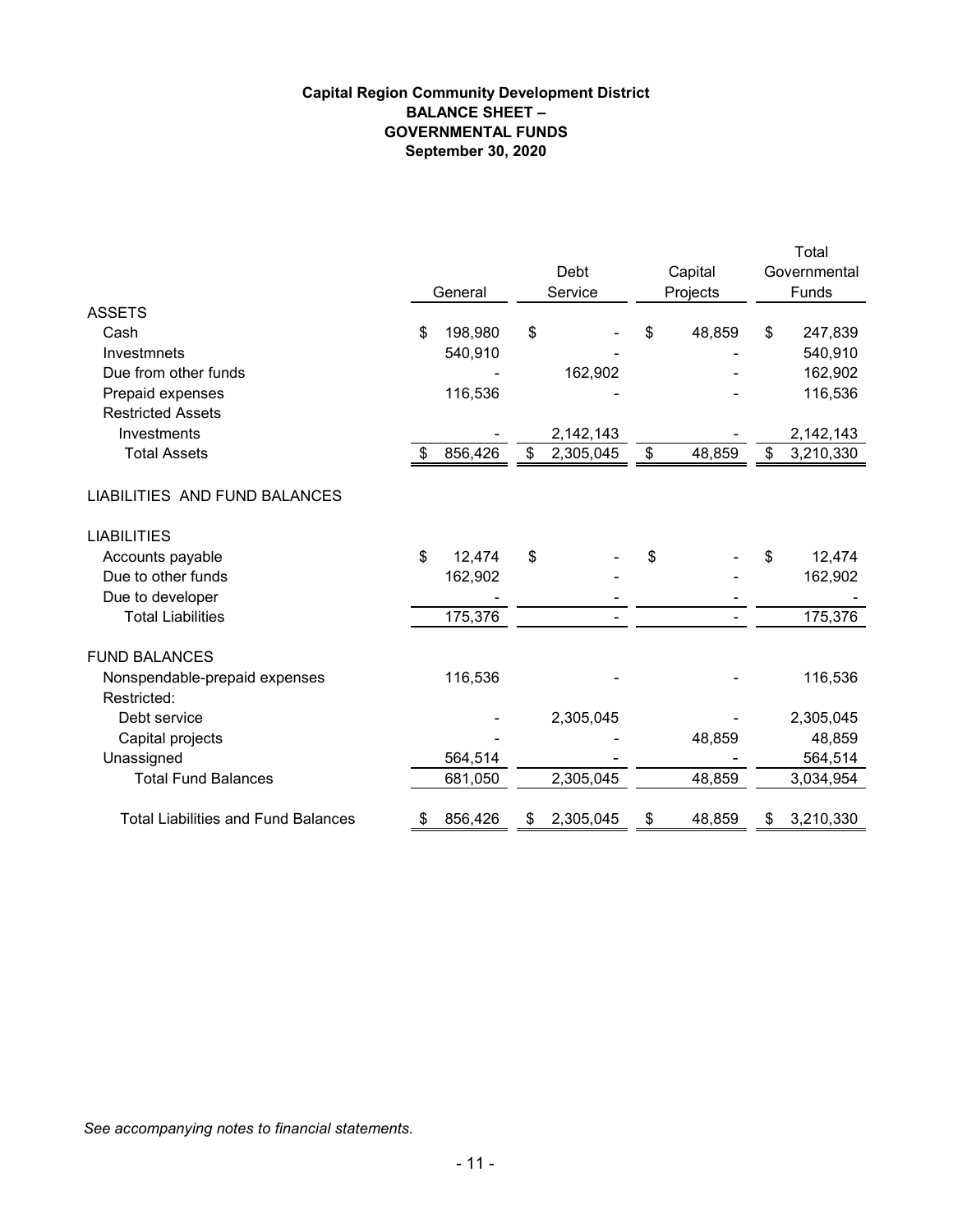# **Capital Region Community Development District RECONCILIATION OF TOTAL GOVERNMENTAL FUND BALANCES TO NET POSITION OF GOVERNMENTAL ACTIVITIES September 30, 2020**

| <b>Total Governmental Fund Balances</b>                                                                                                                                                                                                                                     | \$<br>3,034,954 |
|-----------------------------------------------------------------------------------------------------------------------------------------------------------------------------------------------------------------------------------------------------------------------------|-----------------|
| Amounts reported for governmental activities in the Statement of Net Position<br>are different because:                                                                                                                                                                     |                 |
| Capital assets, buildings and improvements, \$2,312,098, and infrastructure,<br>\$20,038,121, net of accumulated depreciation, \$(7,227,500), used in<br>governmental activities are not current financial resources, and therefore,<br>are not reported at the fund level. | 15, 122, 719    |
|                                                                                                                                                                                                                                                                             |                 |
| Deferred outflow of resources are not current financial resources and therefore,<br>are not reported at the governmental fund level.                                                                                                                                        | 44,072          |
| Long-term liabilities, bonds payable \$(28,700,000), and bond premium, net,<br>$$(3,651)$ , net of bond discount, net \$19,267 are not due and payable in the<br>current period, and therefore, are not reported at the fund level.                                         | (28, 684, 384)  |
| Accrued interest expense for long-term debt is not a current financial use, and<br>therefore, is not reported at the fund level.                                                                                                                                            | (607, 600)      |
| <b>Net Position of Governmental Activities</b>                                                                                                                                                                                                                              | \$ (11,090,239) |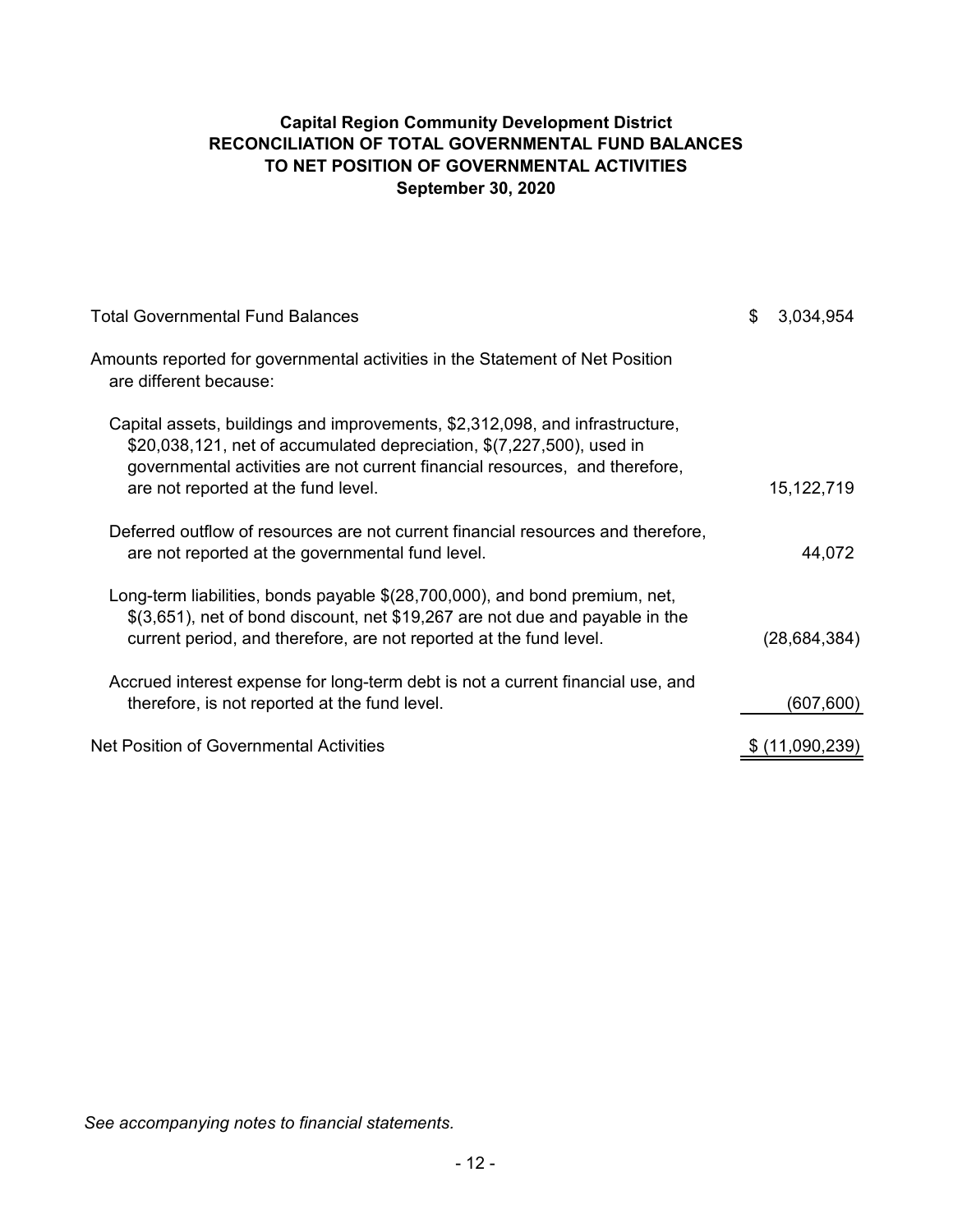#### **Capital Region Community Development District STATEMENT OF REVENUES, EXPENDITURES AND CHANGES IN FUND BALANCES – GOVERNMENTAL FUNDS For the Year Ended September 30, 2020**

|                                    | General     | Debt<br>Service | Capital<br>Projects | Total<br>Governmental<br>Funds |
|------------------------------------|-------------|-----------------|---------------------|--------------------------------|
| <b>Revenues</b>                    |             |                 |                     |                                |
| Special assessments                | \$1,566,544 | 2,830,652<br>\$ | \$                  | 4,397,196<br>\$                |
| Miscellaneous revenues             | 37,523      |                 |                     | 37,523                         |
| Investment income                  | 7,472       | 19,603          |                     | 27,075                         |
| <b>Total Revenues</b>              | 1,611,539   | 2,850,255       |                     | 4,461,794                      |
| <b>Expenditures</b>                |             |                 |                     |                                |
| Current                            |             |                 |                     |                                |
| General government                 | 188,152     |                 |                     | 188,152                        |
| Physical environment               | 1,319,833   |                 | 8,626               | 1,328,459                      |
| Capital outlay                     |             |                 | 15,513              | 15,513                         |
| Debt service                       |             |                 |                     |                                |
| Principal                          |             | 1,360,000       |                     | 1,360,000                      |
| Interest                           |             | 1,515,124       |                     | 1,515,124                      |
| <b>Total Expenditures</b>          | 1,507,985   | 2,875,124       | 24,139              | 4,407,248                      |
| Net Change in Fund Balances        | 103,554     | (24, 869)       | (24, 139)           | 54,546                         |
| Fund Balances - October 1, 2019    | 577,496     | 2,329,914       | 72,998              | 2,980,408                      |
| Fund Balances - September 30, 2020 | 681,050     | 2,305,045<br>S  | 48,859<br>\$        | 3,034,954<br>S                 |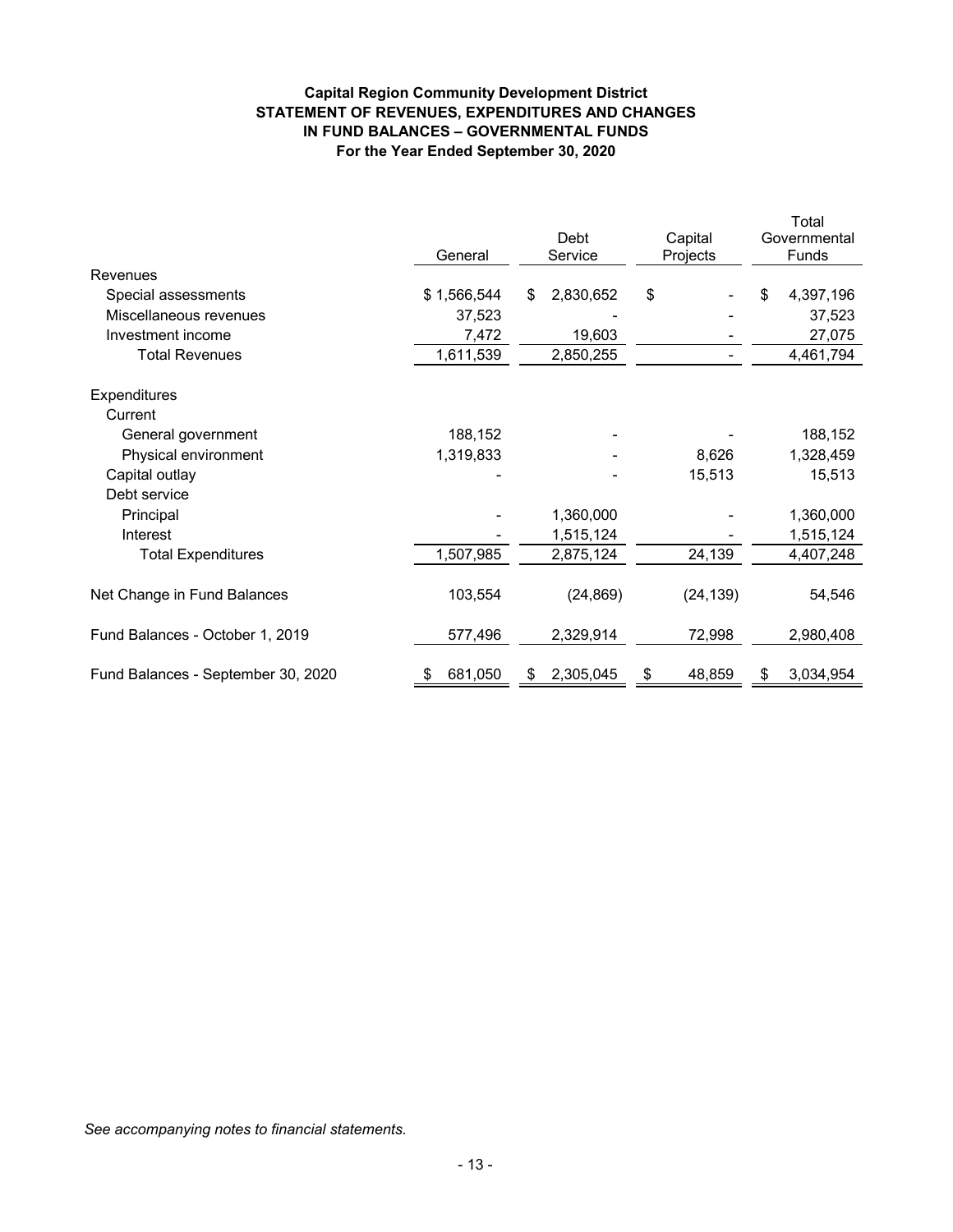# **Capital Region Community Development District RECONCILIATION OF THE STATEMENT OF REVENUES, EXPENDITURES AND CHANGES IN FUND BALANCES OF GOVERNMENTAL FUNDS TO THE STATEMENT OF ACTIVITIES For the Year Ended September 30, 2020**

| Net Change in Fund Balances - Total Governmental Funds                                                                                                                                                                                                                                                                             | \$<br>54,546    |
|------------------------------------------------------------------------------------------------------------------------------------------------------------------------------------------------------------------------------------------------------------------------------------------------------------------------------------|-----------------|
| Amounts reported for governmental activities in the Statement of Activities are<br>different because:                                                                                                                                                                                                                              |                 |
| Governmental funds report capital outlay as expenditures. However, in the<br>Statement of Activities, the cost of those assets is allocated over their estimated<br>useful lives as depreciation expense. This is the amount of that capital outlay<br>\$15,513, was exceeded by depreciation, \$(522,562), in the current period. | (507, 449)      |
| The contribution of capital assets does not affect current financial resources and<br>therefore is not reflected at the fund level. This is the amount of capital assets<br>contributed in the current period.                                                                                                                     | 168,807         |
| The deferred outflow of resources for refunding of debt is recognized as a<br>component of interest expense in the Statement of Activities, but not in<br>the governmental funds. This is the amount of current year interest.                                                                                                     | (4,038)         |
| Repayment of bond principal is an expenditure in the governmental funds,<br>but the repayment reduces long-term liabilities in the Statement of Net Position.                                                                                                                                                                      | 1,360,000       |
| Amortization of bond discount, \$(1,690), and bond premium, \$349, does not require<br>the use of current resources and therefore is not reported in the governmental<br>funds. This is the amount of amortization in the current period.                                                                                          | (1, 341)        |
| In the Statement of Activities, interest is accrued on outstanding bonds;<br>whereas in the governmental funds, interest expenditures are reported when<br>due. This is the change in accrued interest in the current period.                                                                                                      | 23,745          |
| Change in Net Position of Governmental Activities                                                                                                                                                                                                                                                                                  | \$<br>1,094,270 |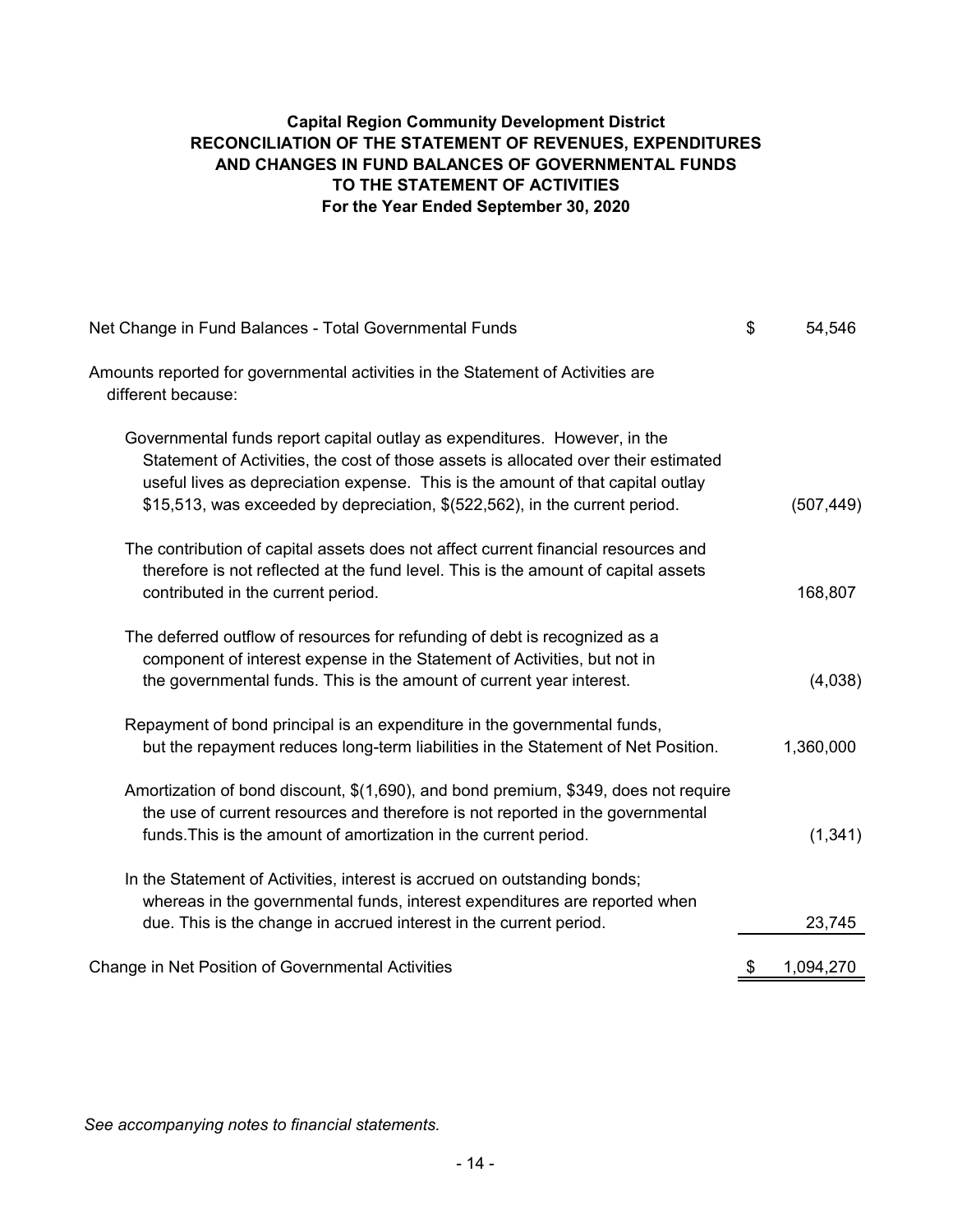# **Capital Region Community Development District STATEMENT OF REVENUES, EXPENDITURES AND CHANGES IN FUND BALANCES – BUDGET AND ACTUAL – GENERAL FUND For the Year Ended September 30, 2020**

|                                    |               |               |               | <b>Variance with</b><br><b>Final Budget</b> |
|------------------------------------|---------------|---------------|---------------|---------------------------------------------|
|                                    | Original      | <b>Final</b>  |               | <b>Positive</b>                             |
|                                    | <b>Budget</b> | <b>Budget</b> | <b>Actual</b> | (Negative)                                  |
| Revenues                           |               |               |               |                                             |
| Special assessments                | \$1,560,438   | \$1,560,438   | \$1,566,544   | \$<br>6,106                                 |
| Miscellaneous revenues             |               |               | 37,523        | 37,523                                      |
| Investment income                  | 2,500         | 2,500         | 7,472         | 4,972                                       |
| <b>Total Revenues</b>              | 1,562,938     | 1,562,938     | 1,611,539     | 48,601                                      |
| <b>Expenditures</b>                |               |               |               |                                             |
| Current                            |               |               |               |                                             |
| General government                 | 216,981       | 216,981       | 188,152       | 28,829                                      |
| Physical environment               | 1,321,611     | 1,321,611     | 1,319,833     | 1,778                                       |
| Capital outlay                     | 119,209       | 119,209       |               | 119,209                                     |
| <b>Total Expenditures</b>          | 1,657,801     | 1,657,801     | 1,507,985     | 149,816                                     |
| Net Change in Fund Balances        | (94, 863)     | (94, 863)     | 103,554       | 198,417                                     |
| Fund Balances - October 1, 2019    | 94,863        | 94,863        | 577,496       | 482,633                                     |
| Fund Balances - September 30, 2020 | \$            |               | 681,050       | 681,050                                     |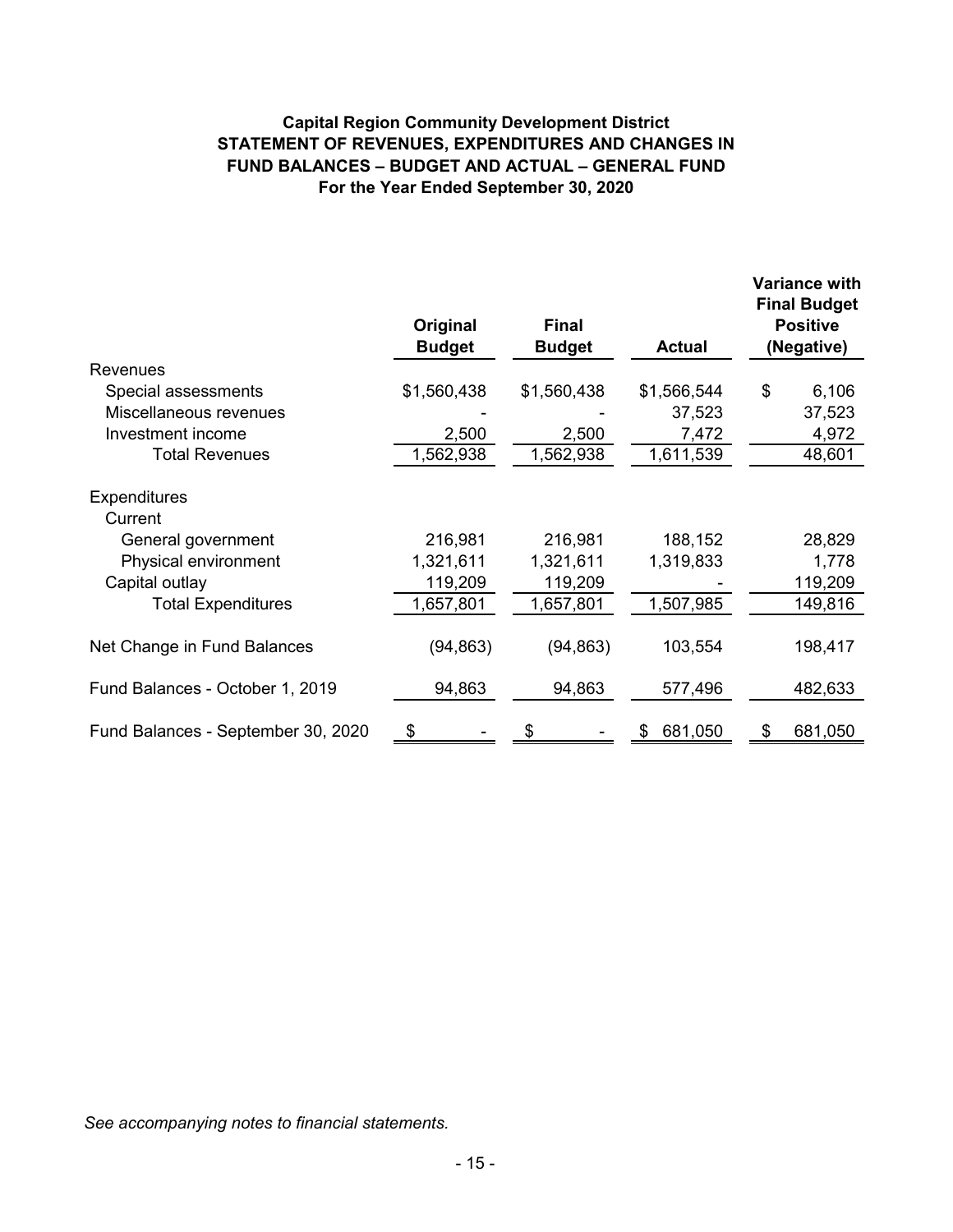# **NOTE A – SUMMARY OF SIGNIFICANT ACCOUNTING POLICIES**

The financial statements of the District have been prepared in conformity with generally accepted accounting principles (GAAP) as applied to governmental units. The Governmental Accounting Standards Board (GASB) is the accepted standard-setting body for establishing governmental accounting and financial reporting principles. The District's more significant accounting policies are described below.

# **1. Reporting Entity**

The District was established on February 28, 2000, pursuant to the Uniform Community Development District Act of 1980, Chapter 190, Florida Statutes, and by Rule 42CC-1, Florida Administrative Code, adopted by the Florida Land and Water Adjudicatory Commission as a Community Development District. The District was established for the purposes of financing and managing the acquisition, construction, maintenance and operation of the infrastructure necessary for community development within its jurisdiction. The District is authorized to issue bonds for the purpose, among others, of financing, funding, planning, establishing, acquiring, constructing district roads, landscaping, and other basic infrastructure projects within or outside the boundaries of the Capital Region Community Development District. The District is governed by a fivemember Board of Supervisors. The District operates within the criteria established by Chapter 190.

As required by GAAP, these financial statements present the Capital Region Community Development District (the primary government) as a stand-alone government. The reporting entity for the District includes all functions of government in which the District's Board exercises oversight responsibility including, but not limited to, financial interdependency, selection of governing authority, designation of management, significant ability to influence operations and accountability for fiscal matters.

Based upon the application of the above-mentioned criteria as set forth in Governmental Accounting Standards the District has identified no component units.

# **2. Measurement Focus and Basis of Accounting**

The basic financial statements of the District are composed of the following:

- Government-wide financial statements
- Fund financial statements
- Notes to financial statements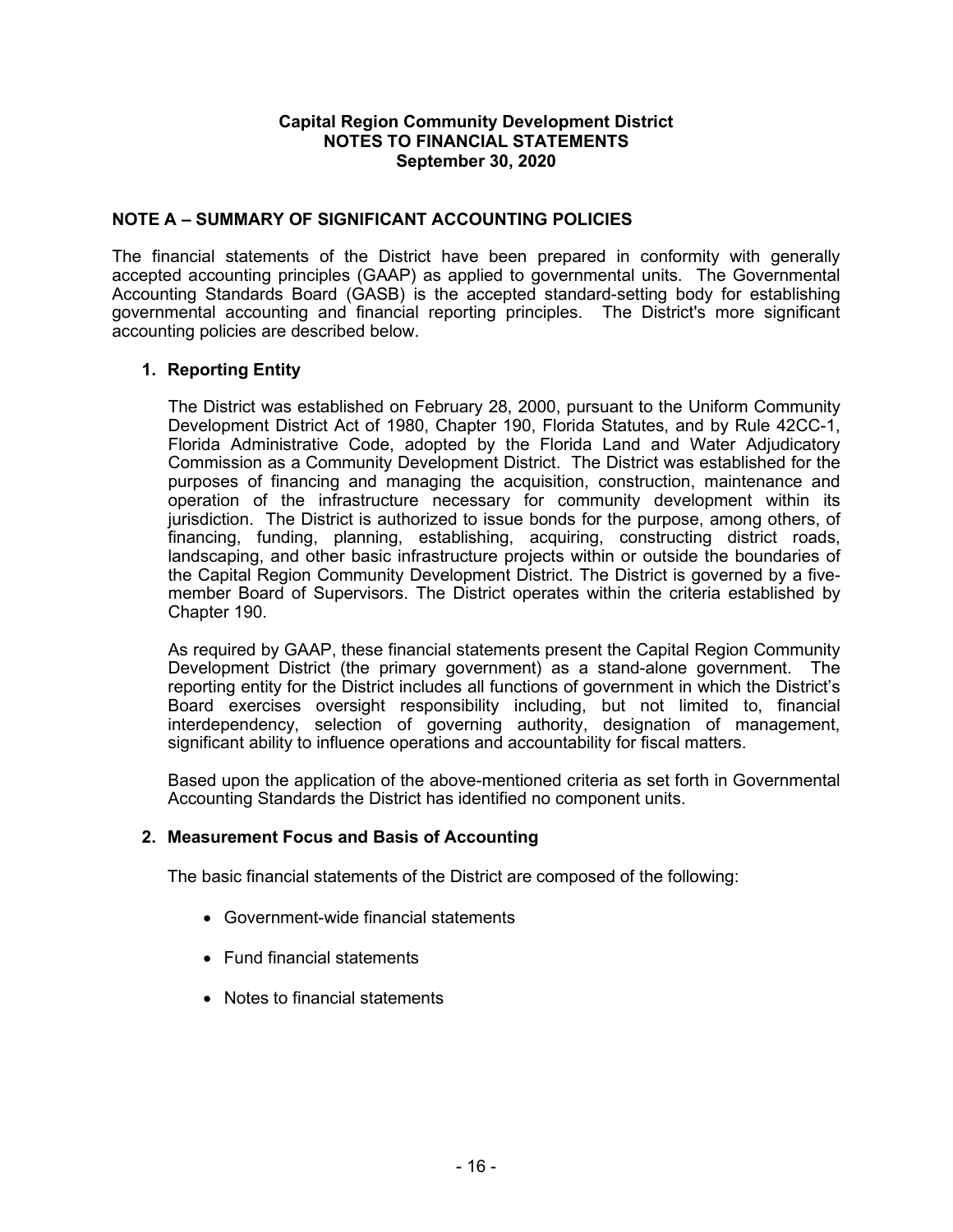# **NOTE A – SUMMARY OF SIGNIFICANT ACCOUNTING POLICIES (CONTINUED)**

## **2. Measurement Focus and Basis of Accounting (Continued)**

#### **a. Government-wide Financial Statements**

The government-wide financial statements are reported using the economic resources measurement focus and the accrual basis of accounting. Governmentwide financial statements report all non-fiduciary information about the reporting government as a whole. These statements include all the governmental activities of the primary government. The effect of interfund activity has been removed from these statements.

Governmental activities are supported by special assessments. Program revenues are netted with program expenses in the statement of activities to present the net cost of each program.

Amounts paid to acquire capital assets are capitalized as assets, rather than reported as an expenditure. Proceeds of long-term debt are recorded as liabilities in the government-wide financial statements, rather than as an other financing source.

Amounts paid to reduce long-term indebtedness of the reporting government are reported as a reduction of the related liability, rather than as an expenditure.

# **b. Fund Financial Statements**

The underlying accounting system of the District is organized and operated on the basis of separate funds, each of which is considered to be a separate accounting entity. The operations of each fund are accounted for with a separate set of selfbalancing accounts that comprise its assets, liabilities, fund equity, revenues and expenditures or expenses, as appropriate. Governmental resources are allocated to and accounted for in individual funds based upon the purposes for which they are to be spent and the means by which spending activities are controlled.

Fund financial statements for the primary government's governmental funds are presented after the government-wide financial statements. These statements display information about major funds individually.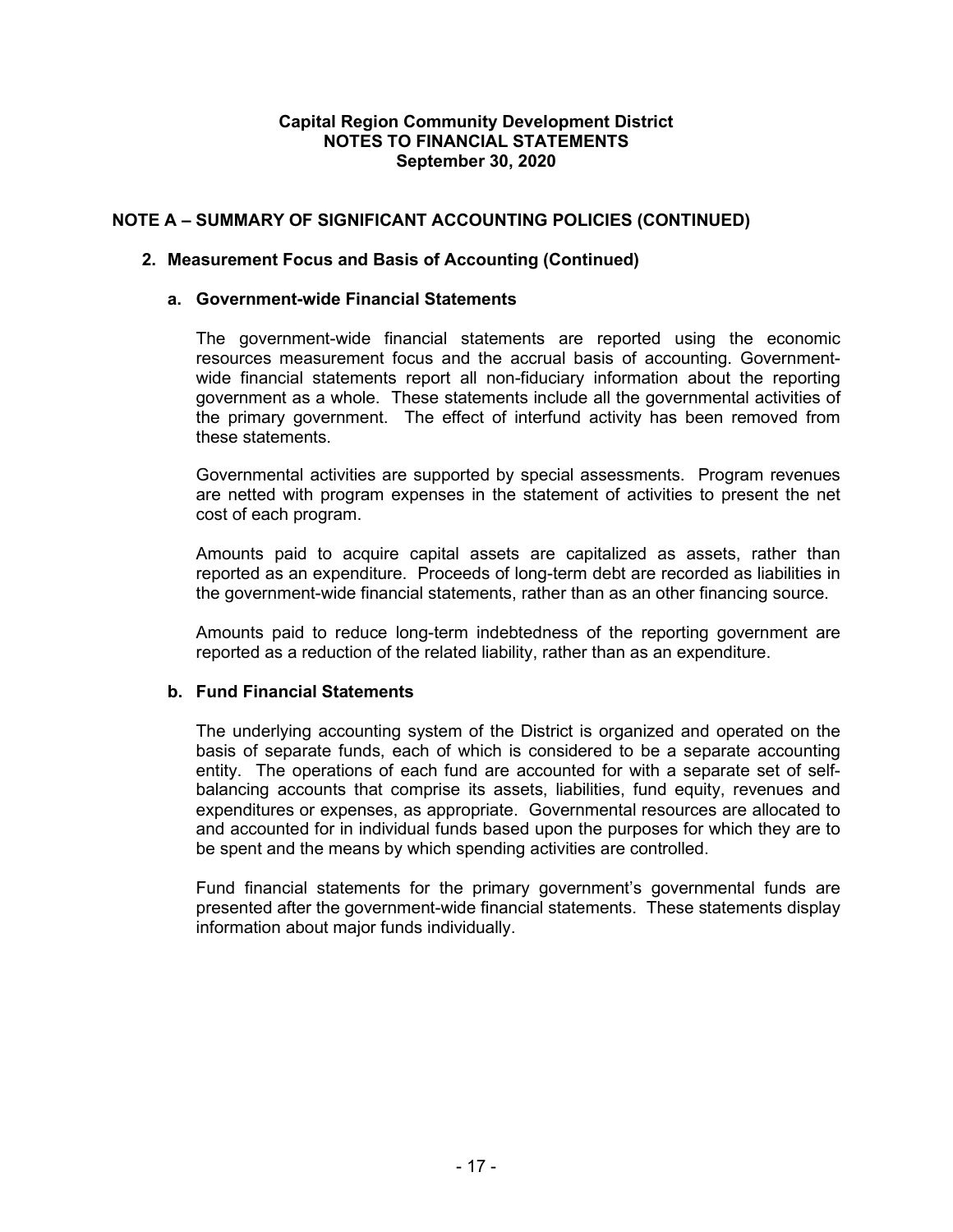# **NOTE A – SUMMARY OF SIGNIFICANT ACCOUNTING POLICIES (CONTINUED)**

# **2. Measurement Focus and Basis of Accounting (Continued)**

# **b. Fund Financial Statements (Continued)**

# **Governmental Funds**

The District reports fund balance according to Governmental Accounting Standards Board Statement 54 – Fund Balance Reporting and Governmental Fund Type Definitions. The Statement requires the fund balance for governmental funds to be reported in classifications that comprise a hierarchy based primarily on the extent to which the government is bound to honor constraints on the specific purposes for which amounts in those funds can be spent.

The District has various policies governing the fund balance classifications.

Nonspendable Fund Balance – This classification consists of amounts that cannot be spent because they are either not in spendable form or are legally or contractually required to be maintained intact.

Restricted Fund Balance *–* This classification includes amounts that can be spent only for specific purposes stipulated by constitution, external resource providers, or through enabling legislation.

Assigned Fund Balance – This classification consists of the Board of Supervisors' intent to be used for specific purposes, but are neither restricted nor committed. The assigned fund balances can also be assigned by the District's management company.

Unassigned Fund Balance – This classification is the residual classification for the government's general fund and includes all spendable amounts not contained in the other classifications. Unassigned fund balance is considered to be utilized first when an expenditure is incurred for purposes for which amounts in any of those unrestricted fund balance classifications could be used.

Fund Balance Spending Hierarchy – For all governmental funds except special revenue funds, when restricted, committed, assigned, and unassigned fund balances are combined in a fund, qualified expenditures are paid first from restricted or committed fund balance, as appropriate, then assigned and finally unassigned fund balances.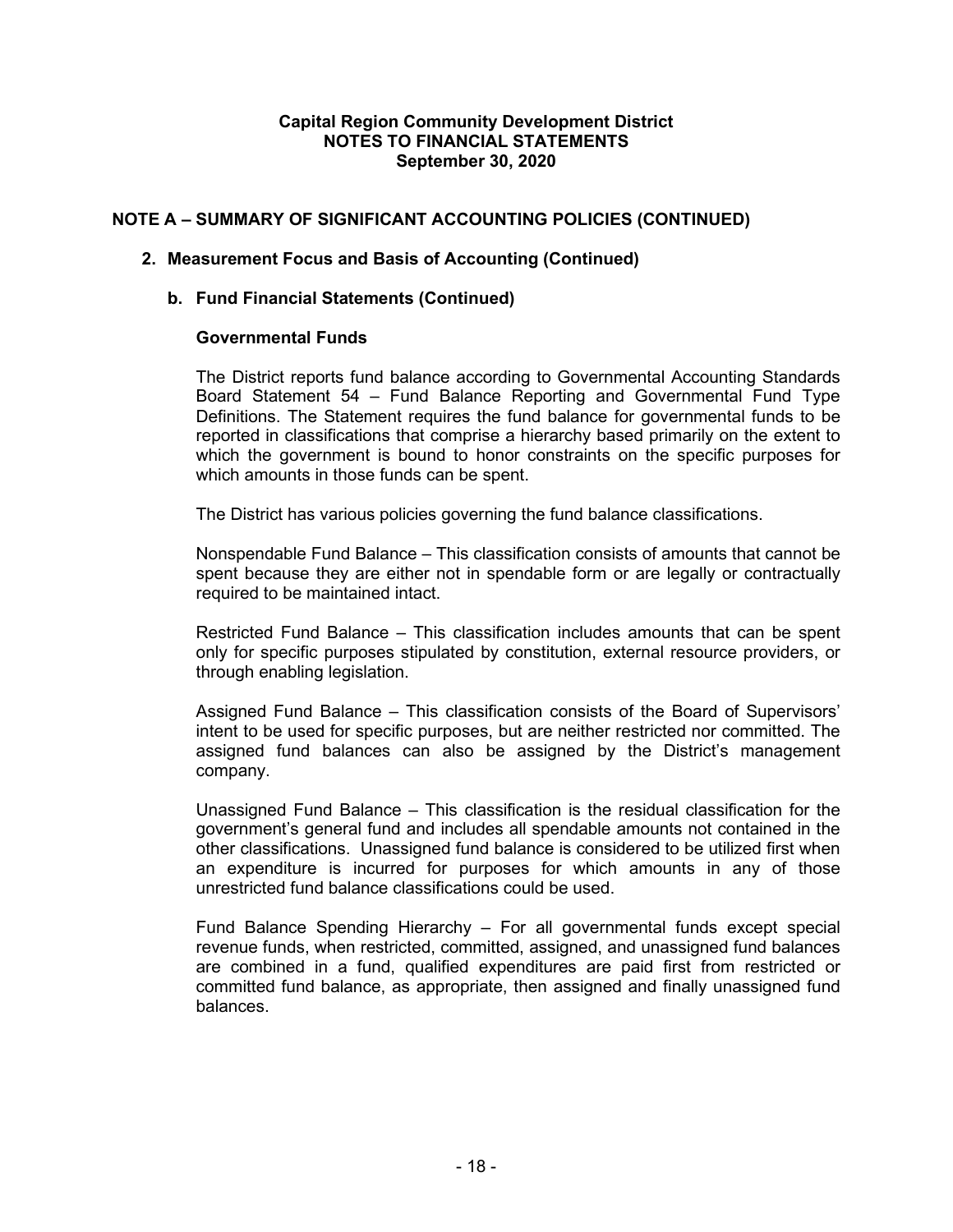# **NOTE A – SUMMARY OF SIGNIFICANT ACCOUNTING POLICIES (CONTINUED)**

## **2. Measurement Focus and Basis of Accounting (Continued)**

#### **b. Fund Financial Statements (Continued)**

## **Governmental Funds (Continued)**

Governmental fund financial statements are reported using the current financial resources measurement focus and the modified accrual basis of accounting. Revenues are considered to be available when they are collected within the current period or soon thereafter to pay liabilities of the current period. For this purpose, the District considers revenues to be available if they are collected within 60 days of the end of the current fiscal period.

Expenditures generally are recorded when a liability is incurred, as under accrual accounting.

Under the current financial resources measurement focus, only current assets and current liabilities are generally included on the balance sheet. The reported fund balance is considered to be a measure of "available spendable resources".

Governmental fund operating statements present increases (revenues and other financing sources) and decreases (expenditures and other financing uses) in net current assets. Accordingly, they are said to present a summary of sources and uses of "available spendable resources" during a period.

Because of their spending measurement focus, expenditure recognition for governmental fund types excludes amounts represented by non-current liabilities. Since they do not affect net current assets, such long-term amounts are not recognized as governmental fund type expenditures or fund liabilities.

Amounts expended to acquire capital assets are recorded as expenditures in the year that resources are expended, rather than as fund assets. The proceeds of longterm debt are recorded as an other financing source rather than as a fund liability.

Debt service expenditures are recorded only when payment is due.

# **3. Basis of Presentation**

#### **a. Governmental Major Funds**

General Fund – The General Fund is the District's primary operating fund. It accounts for all financial resources of the general government, except those required to be accounted for in another fund.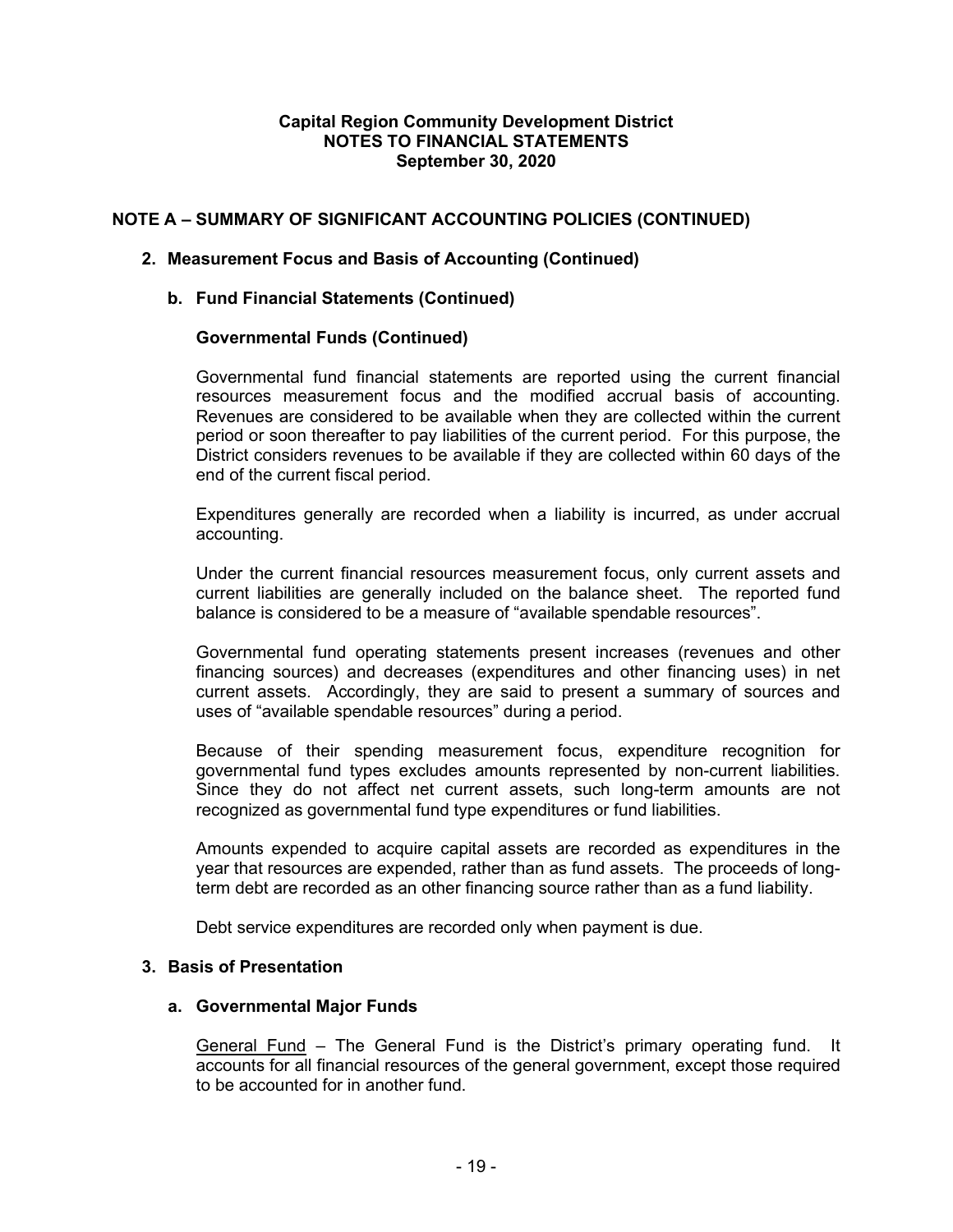# **NOTE A – SUMMARY OF SIGNIFICANT ACCOUNTING POLICIES (CONTINUED)**

## **3. Basis of Presentation (Continued)**

## **a. Governmental Major Funds (Continued)**

Debt Service Fund – The Debt Service Fund accounts for debt service requirements to retire the Special Assessment Revenue Bonds issued to finance a portion of the cost of acquisition, construction, installation, and equipping District projects.

Capital Projects Fund – The Capital Projects Fund accounts for acquisition and construction of infrastructure improvements located within the boundaries of the District.

## **b. Non-current Governmental Assets/Liabilities**

GASB Statement 34 requires that non-current governmental assets, such as construction in progress, and non-current governmental liabilities, such as general obligation bonds be reported in the governmental activities column in the government-wide Statement of Net Position.

# **4. Assets, Liabilities, Deferred Inflows of Resources, and Net Position or Equity**

#### **a. Cash and Investments**

Florida Statutes require state and local governmental units to deposit monies with financial institutions classified as "Qualified Public Depositories," a multiple financial institution pool whereby groups of securities pledged by the various financial institutions provide common collateral from their deposits of public funds. This pool is provided as additional insurance to the federal depository insurance and allows for additional assessments against the member institutions, providing full insurance for public deposits.

The District is authorized to invest in those financial instruments as established by Section 218.415, Florida Statutes. The authorized investments consist of:

- 1. Direct obligations of the United States Treasury;
- 2. The Local Government Surplus Funds Trust or any intergovernmental investment pool authorized pursuant to the Florida Interlocal Cooperative Act of 1969;
- 3. Interest-bearing time deposits or savings accounts in authorized qualified public depositories;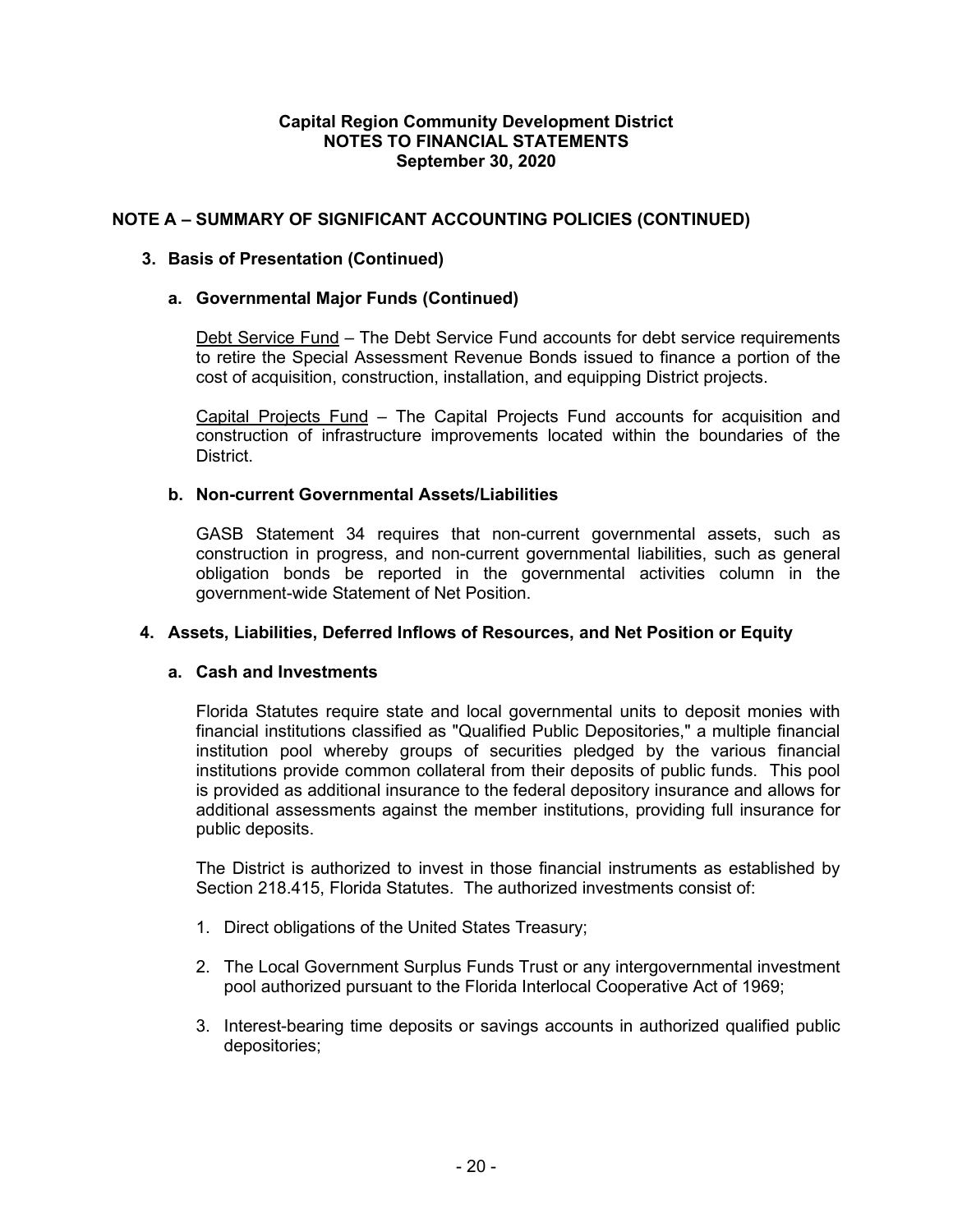# **NOTE A – SUMMARY OF SIGNIFICANT ACCOUNTING POLICIES (CONTINUED)**

## **4. Assets, Liabilities, Deferred Inflows of Resources, and Net Position or Equity (Continued)**

# **a. Cash and Investments (Continued)**

4. Securities and Exchange Commission, registered money market funds with the highest credit quality rating from a nationally recognized rating agency.

Cash and investments include time deposits, certificates of deposit, money market funds, and all highly liquid debt instruments with original maturities of three months or less.

# **b. Capital Assets**

Capital assets, which includes buildings and improvements and infrastructure, is reported in the applicable governmental activities column.

The District defines capital assets as assets with an initial, individual cost of \$5,000 or more and an estimated useful life in excess of two years. The valuation basis for all assets is historical cost. Donated capital assets are recorded at estimated fair market value at the date of donation.

The costs of normal maintenance and repairs that do not add to the value of the asset or materially extend its useful life are not capitalized.

Major outlays for capital assets and improvements are capitalized as projects are constructed.

Capital assets of the District are depreciated using the straight-line method over the following useful lives:

| Buildings and improvements | 30 years    |
|----------------------------|-------------|
| Infrastructure             | 30-50 years |

#### **c. Budgets**

Budgets are prepared and adopted after public hearings for the governmental funds, pursuant to Chapter 190, Florida Statutes. The District utilizes the same basis of accounting for budgets as it does for revenues and expenditures in its various funds. The legal level of budgetary control is at the fund level. All budgeted appropriations lapse at year end. Formal budgets are adopted for the general and debt service funds. As a result, deficits in the budget columns of the accompanying financial statements may occur.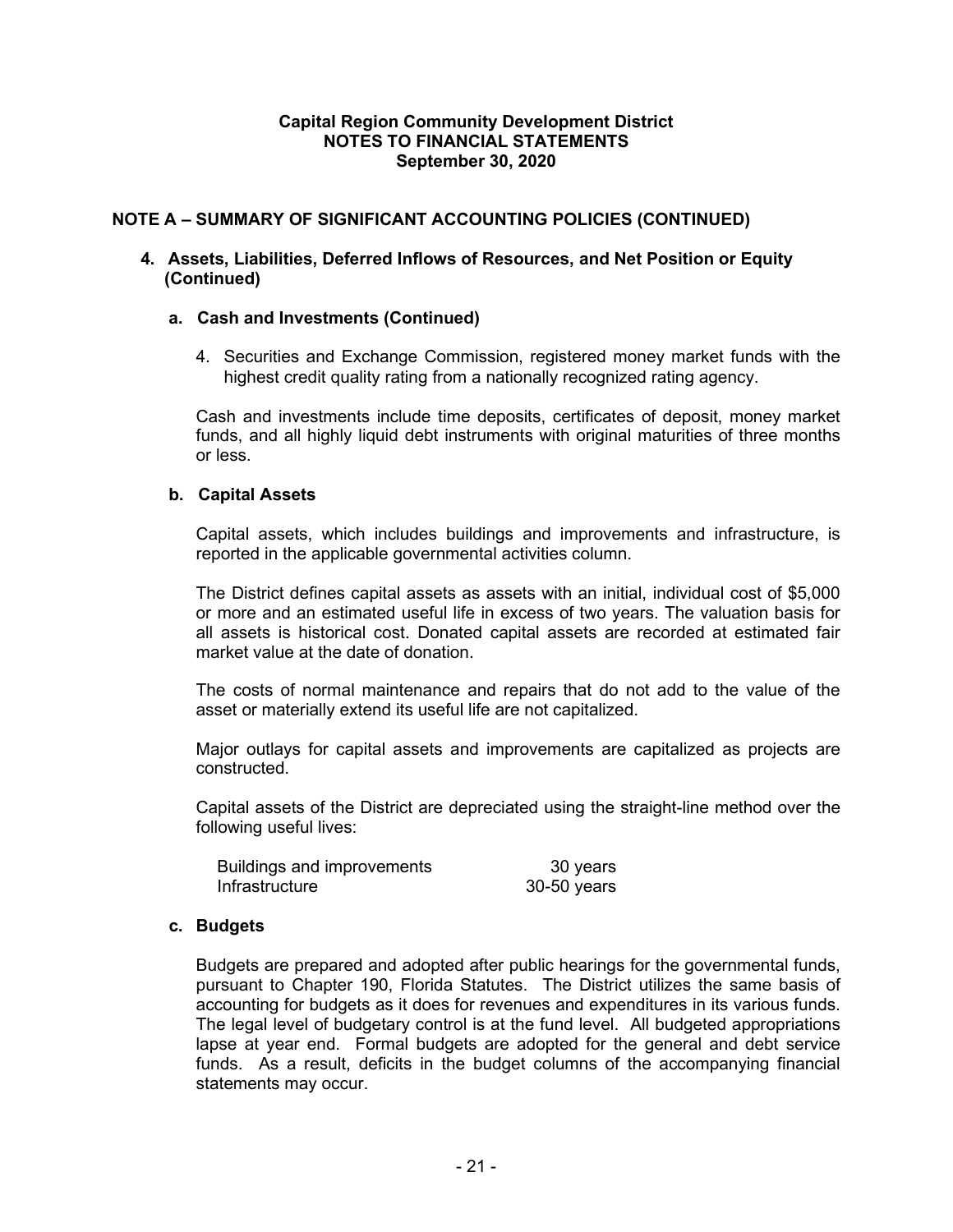## **NOTE B – RECONCILIATION OF GOVERNMENT-WIDE AND FUND FINANCIAL STATEMENTS**

#### **1. Explanation of Differences Between the Governmental Fund Balance Sheet and the Government-wide Statement of Net Position**

"Total fund balances" of the District's governmental funds, \$3,034,954, differs from "net position" of governmental activities, \$(11,090,239), reported in the Statement of Net Position. This difference primarily results from the long-term economic focus of the Statement of Net Position versus the current financial resources focus of the governmental fund balance sheet. The effect of the differences is illustrated below:

#### **Capital related items**

When capital assets (infrastructure that is to be used in governmental activities) are purchased or constructed, the cost of those assets is reported as expenditures in governmental funds. However, the Statement of Net Position included those capital assets among the assets of the District as a whole.

| Buildings and improvements | 2,312,098     |
|----------------------------|---------------|
| Infrastructure             | 20,038,121    |
| Accumulated depreciation   | (7, 227, 500) |
| Total                      | 15,122,719    |

#### **Deferred outflow of resources**

Deferred outflow of resources applicable to the District's governmental activities are not current financial resources and therefore, are not reported as fund deferred outflow of resources:

Deferred amount on refunding the state of the state of the state of the state of the state of the state of the state of the state of the state of the state of the state of the state of the state of the state of the state o

#### **Long-term debt transactions**

Long-term liabilities applicable to the District's governmental activities are not due and payable in the current period and accordingly are not reported as fund liabilities. All liabilities (both current and long-term) are reported in the Statement of Net Position. Balances at September 30, 2020 were:

Bonds payable, net  $$ (28,684,384)$ 

#### **Accrued interest**

Accrued liabilities in the statement of net position differ from the amount reported in governmental funds due to accrued interest on bonds.

Accrued interest on bonds payable  $\qquad \qquad \frac{\$}{\$}$  (607,600)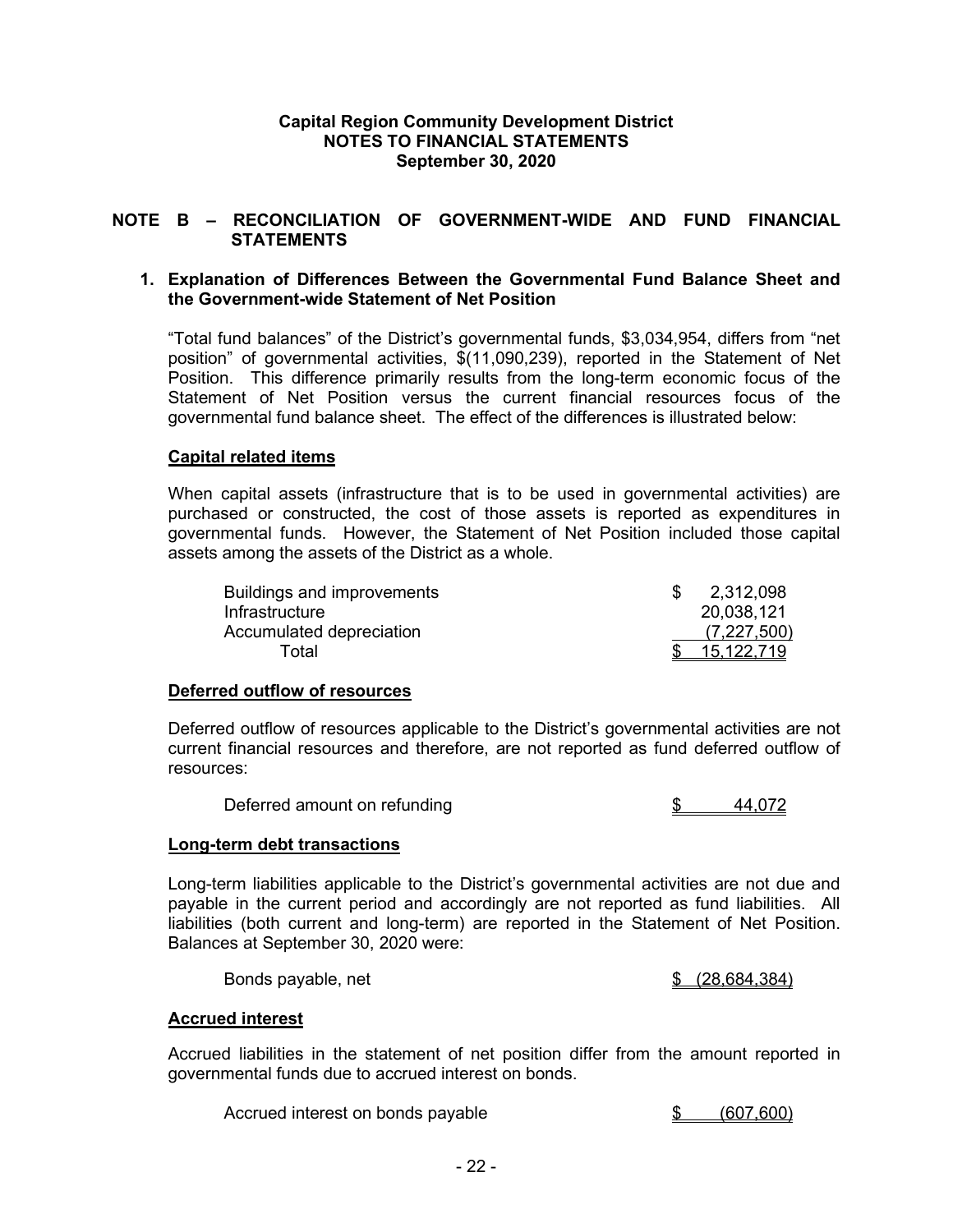# **NOTE B – RECONCILIATION OF GOVERNMENT-WIDE AND FUND FINANCIAL STATEMENTS (CONTINUED)**

### **2. Explanation of Differences Between the Governmental Fund Operating Statements and the Statement of Activities**

The "net change in fund balances" for government funds, \$54,546, differs from the "change in net position" for governmental activities, \$1,094,270, reported in the Statement of Activities. The differences arise primarily from the long-term economic focus of the Statement of Activities versus the current financial resources focus of the governmental funds. The effect of the differences is illustrated below:

## **Capital related items**

When capital assets that are to be used in governmental activities are purchased or constructed, the resources expended for those assets are reported as expenditures in governmental funds. However, in the Statement of Activities, the costs of those assets is allocated over their estimated useful lives and reported as depreciation expense. As a result, fund balances decrease by the amount of financial resources expended, whereas net position increases by the amount of capital outlay for the year.

| Capital outlay       | 15,513     |
|----------------------|------------|
| Capital contribution | 168,807    |
| Depreciation         | (522, 962) |
| Total                | (338.642)  |

#### **Long-term debt transactions**

Repayments of bond principal are reported as an expenditure in the governmental funds and, thus, have the effect of reducing fund balance because current financial resources have been used. Also, interest is recognized when due at the fund level, but is accrued at the government-wide level.

| Payments of long-term debt         | 1.360.000 |
|------------------------------------|-----------|
| Accrued interest                   | 23.745    |
| Bond premium/discount amortization | 1 341     |

# **Deferred outflow of resources**

The deferred outflow of resources for refunding of debt is recognized as a component of interest expense at the government-wide level. This is the amount of current year interest.

| Deferred amount on refunding |  | (4,038) |
|------------------------------|--|---------|
|------------------------------|--|---------|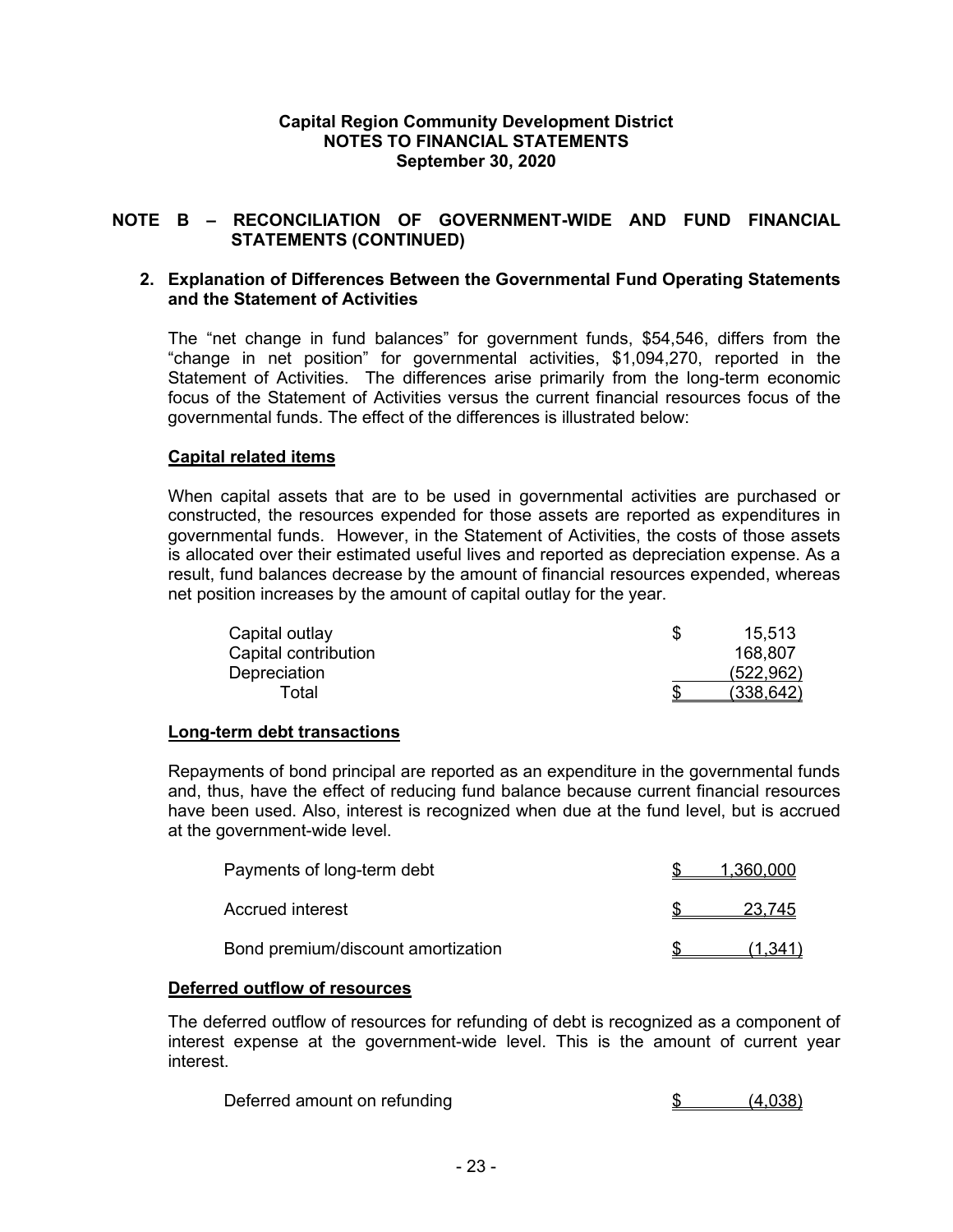## **NOTE C – CASH AND INVESTMENTS**

All deposits are held in qualified public depositories and are included on the accompanying balance sheet as cash.

#### Custodial Credit Risk – Deposits

Custodial credit risk is the risk that in the event of a bank failure, the District's deposits may not be returned to it. The District does not have a formal deposit policy for custodial credit risk, however, they follow the provisions of Chapter 280, Florida Statutes regarding deposits and investments. As of September 30, 2020, the District's bank balance was \$351,097 and the carrying value was \$247,839. Exposure to custodial credit risk was as follows. The District maintains all deposits in a qualified public depository in accordance with the provisions of Chapter 280, Florida Statutes, which means that all deposits are fully insured by Federal Depositors Insurance or collateralized under Chapter 280, Florida Statutes.

#### Investments

As of September 30, 2020, the District had the following investments and maturities:

| Investment                                | <b>Maturities</b> | <b>Fair Value</b> |  |  |
|-------------------------------------------|-------------------|-------------------|--|--|
| Local Government Surplus Florida Prime    | 48 days*          | 540,910           |  |  |
| First American Government Obligation Fund | 44 days*          | 2,142,143         |  |  |
| Total Investments                         |                   | \$2,683,053       |  |  |

#### \*Weighted Average Maturity

The District categorizes its fair value measurements within the fair value hierarchy recently established by generally accepted accounting principles. The fair value is the price that would be received to sell an asset, or paid to transfer a liability, in an orderly transaction between market participants at the measurement date. The hierarchy is based on the valuation inputs used to measure the fair value of the asset. The District uses a market approach in measuring fair value that uses prices and other relevant information generated by market transactions involving identical or similar assets, liabilities, or groups of assets and liabilities.

Assets or liabilities are classified into one of three levels. Level 1 is the most reliable and is based on quoted price for identical assets, or liabilities, in an active market. Level 2 uses significant other observable inputs when obtaining quoted prices for identical or similar assets, or liabilities, in markets that are not active. Level 3 is the least reliable and uses significant unobservable inputs that uses the best information available under the circumstances, which includes the District's own data in measuring unobservable inputs.

Based on the criteria in the preceding paragraph, the investments in First American Government Obligation Funds are Level 1 assets.

The District's investment policy allows management to invest funds in investments permitted under Section 218.415, Florida Statutes. Among other investments, the policy allows the District to invest in the Local Government Surplus Florida Prime Fund.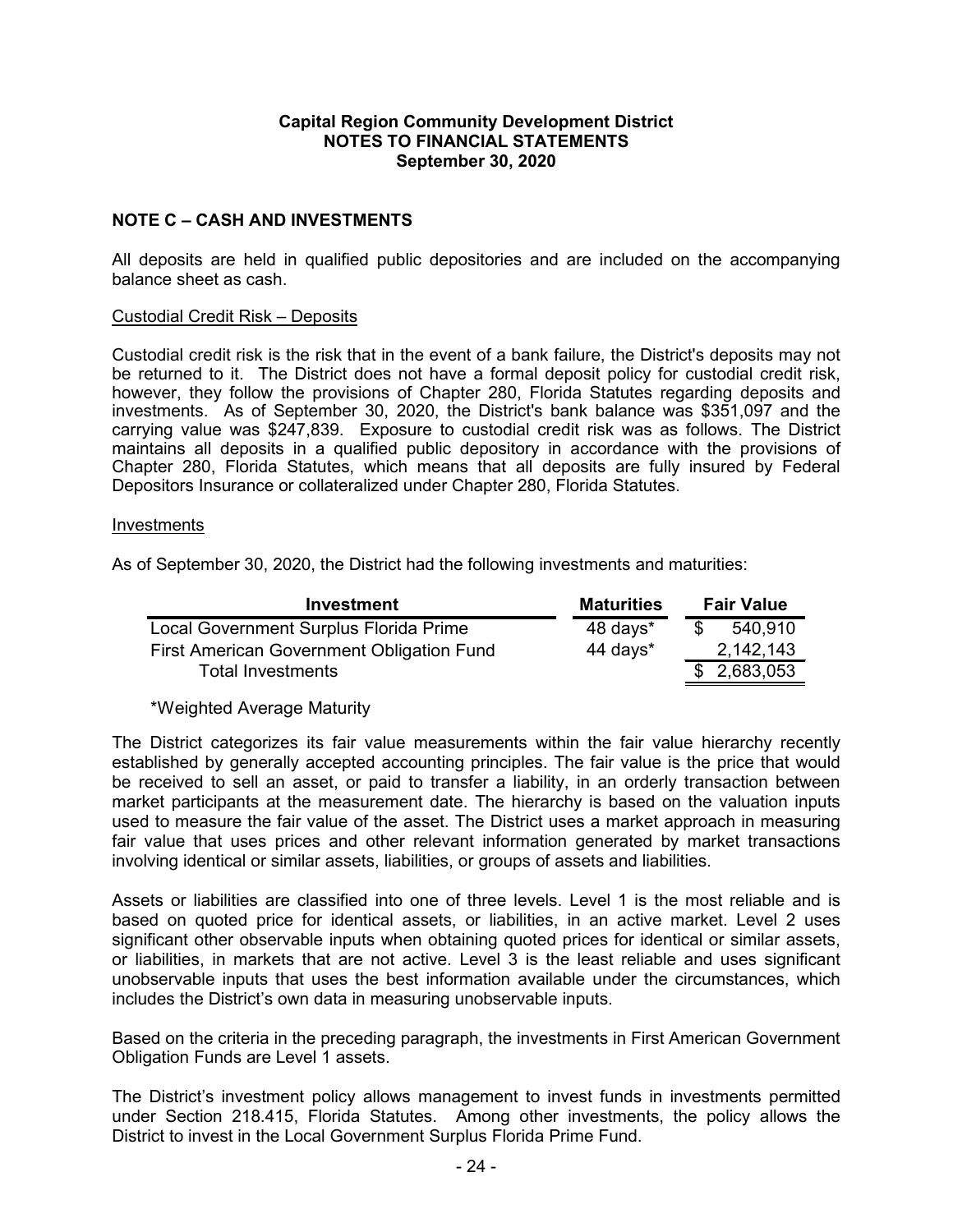# **NOTE C – CASH AND INVESTMENTS (CONTINUED)**

#### Interest Rate Risk

Cash placed with the Local Government Surplus Florida Prime Fund represents the District's participation in the Local Government Surplus Trust Funds Investment Pool and is reported at fair value. As a pool participant the District invests in pools of investments in which shares are owned in the pool rather than the underlying investments.

## Credit Risk

The District's investments are limited by state statutory requirements and bond compliance. The District has no investment policy that would further limit its investment choices. The Local Government Surplus Florida Prime Fund is an authorized investment under Section 218.415, Florida Statutes. The District's investments in the state investment pool and government loans are limited by state statutory requirements and bond compliance. The District had monies invested with the Local Government Surplus Florida Prime Fund at September 30, 2020. This fund met the requirements of a "2-7a like pool" as defined in Government Accounting Standards Board, Statement 31. As of September 30, 2020, the District's investments in First American Government Obligation Funds were rated AAAm by Standards & Poor's.

#### Concentration of Credit Risk

The District places no limit on the amount it may invest in any one fund. The investments in Local Government Surplus Florida Prime are 20% of the District's total investments. The investments in First American Government Obligation Funds are 80% of the District's total investments.

The types of deposits and investments and their level of risk exposure as of September 30, 2020 were typical.

# **NOTE D – CAPITAL ASSETS**

Capital Asset activity for the year ended September 30, 2020 was as follows:

|                                               | <b>Balance</b><br>October 1, |   |            |    |                  |   | <b>Balance</b><br>September 30, |
|-----------------------------------------------|------------------------------|---|------------|----|------------------|---|---------------------------------|
|                                               | 2019                         |   | Additions  |    | <b>Deletions</b> |   | 2020                            |
| <b>Governmental Activities:</b>               |                              |   |            |    |                  |   |                                 |
| Capital assets, being depreciated:            |                              |   |            |    |                  |   |                                 |
| Buildings and improvements                    | 2,312,098                    | S | $\sim$     | S  | ۰                | S | 2,312,098                       |
| Infrastructure                                | 19,853,801                   |   | 184,320    |    |                  |   | 20,038,121                      |
| Accumulated depreciation                      | (6,704,538)                  |   | (522, 962) |    |                  |   | (7, 227, 500)                   |
| <b>Total Capital Assets Being Depreciated</b> | 15,461,361                   |   | (338, 642) | \$ |                  |   | 15,122,719                      |

Depreciation of \$522,962 was charged to physical environment.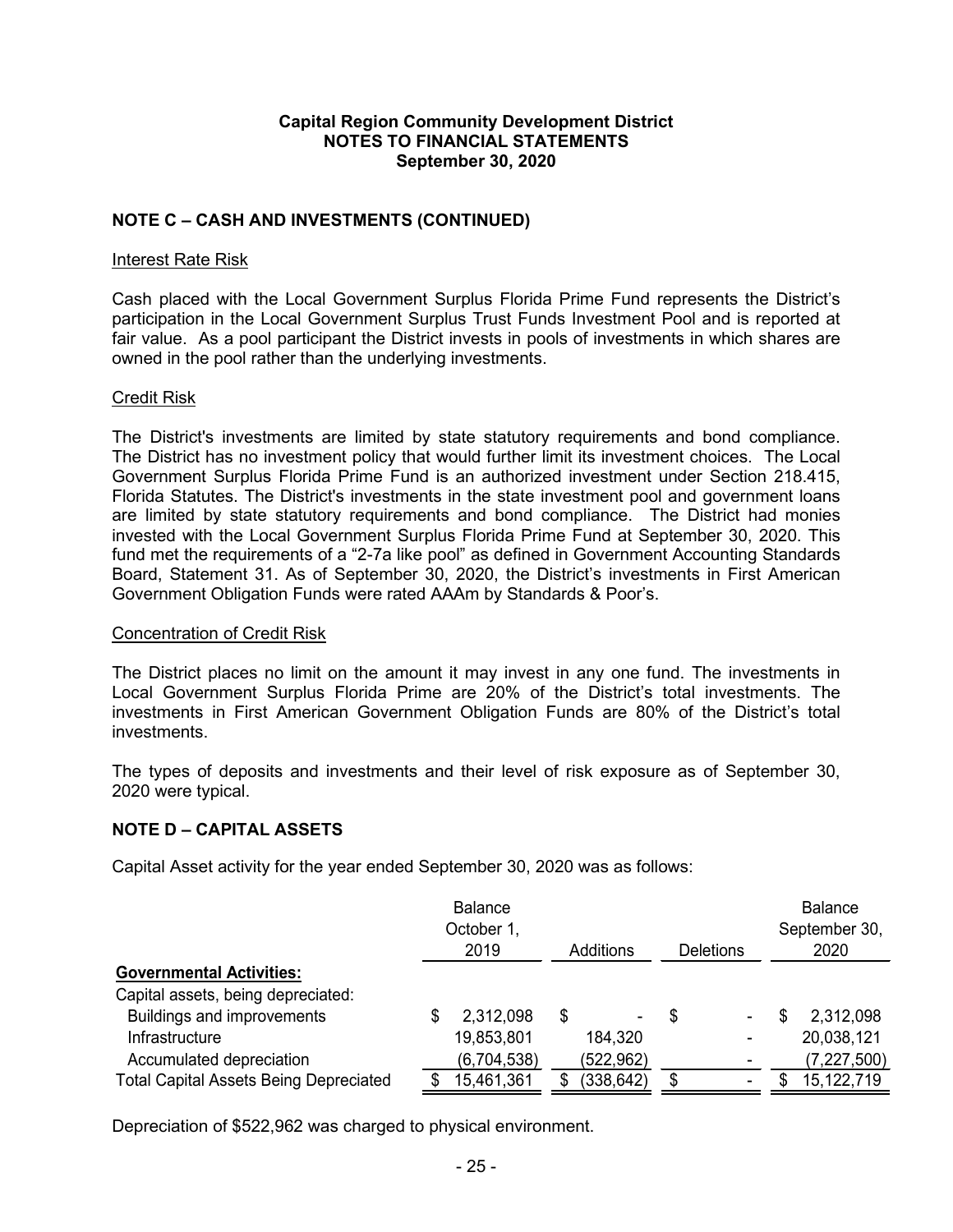## **NOTE E – LONG-TERM DEBT**

The following is a summary of activity for long-term debt of the District for the year ended September 30, 2020:

| Long-term debt at October 1, 2019                   |   | 30,060,000         |
|-----------------------------------------------------|---|--------------------|
| Principal payments                                  |   | (1,360,000)        |
| Long-term debt at September 30, 2020                | S | 28,700,000         |
| Plus: bond premium, net<br>Less: bond discount, net |   | 3,651<br>(19, 267) |
| Bonds Payable, Net at September 30, 2020            |   | <u>28,684,384</u>  |

Long-term debt for Governmental Activities is comprised of the following:

# **Capital Improvement Revenue Refunding Bonds**

| \$16,935,000 Series 2018A-1 Capital Improvement Revenue<br>Refunding Bonds are due in annual principal installments<br>beginning May 2019 maturing May 2039. Interest at various<br>rates between 4.125% and 5.125% is due May and November<br>beginning May 2018. Current portion is \$540,000.   | $\mathfrak{L}$<br>15,890,000 |
|----------------------------------------------------------------------------------------------------------------------------------------------------------------------------------------------------------------------------------------------------------------------------------------------------|------------------------------|
| \$2,675,000 Series 2018A-2 Capital Improvement Revenue<br>Refunding Bonds are due in annual principal installments<br>beginning May 2019 maturing May 2031. Interest at various<br>rates between 3.875% and 4.6% is due May and November<br>beginning November 2018. Current portion is \$180,000. | 2,335,000                    |
| \$4,740,000 Series 2011A-1 Capital Improvement Revenue<br>Refunding Bonds are due in annual principal installments<br>beginning May 2012 maturing May 31. Interest at various rates<br>between 2.1% and 5.5% is due May and November beginning<br>November 2011. Current portion is \$215,000.     | 3,040,000                    |
| \$9,855,000 Series 2013 Capital Improvement Revenue<br>Refunding Bonds are due in annual principal installments<br>beginning May 2015 maturing May 2032. Interest at various<br>rates between 2.25% and 6% is due May and November                                                                 |                              |
| beginning May 2014. Current portion is \$455,000.                                                                                                                                                                                                                                                  | 7,435,000                    |
| Bond Payable at September 30, 2020                                                                                                                                                                                                                                                                 | <u>28,700,000</u>            |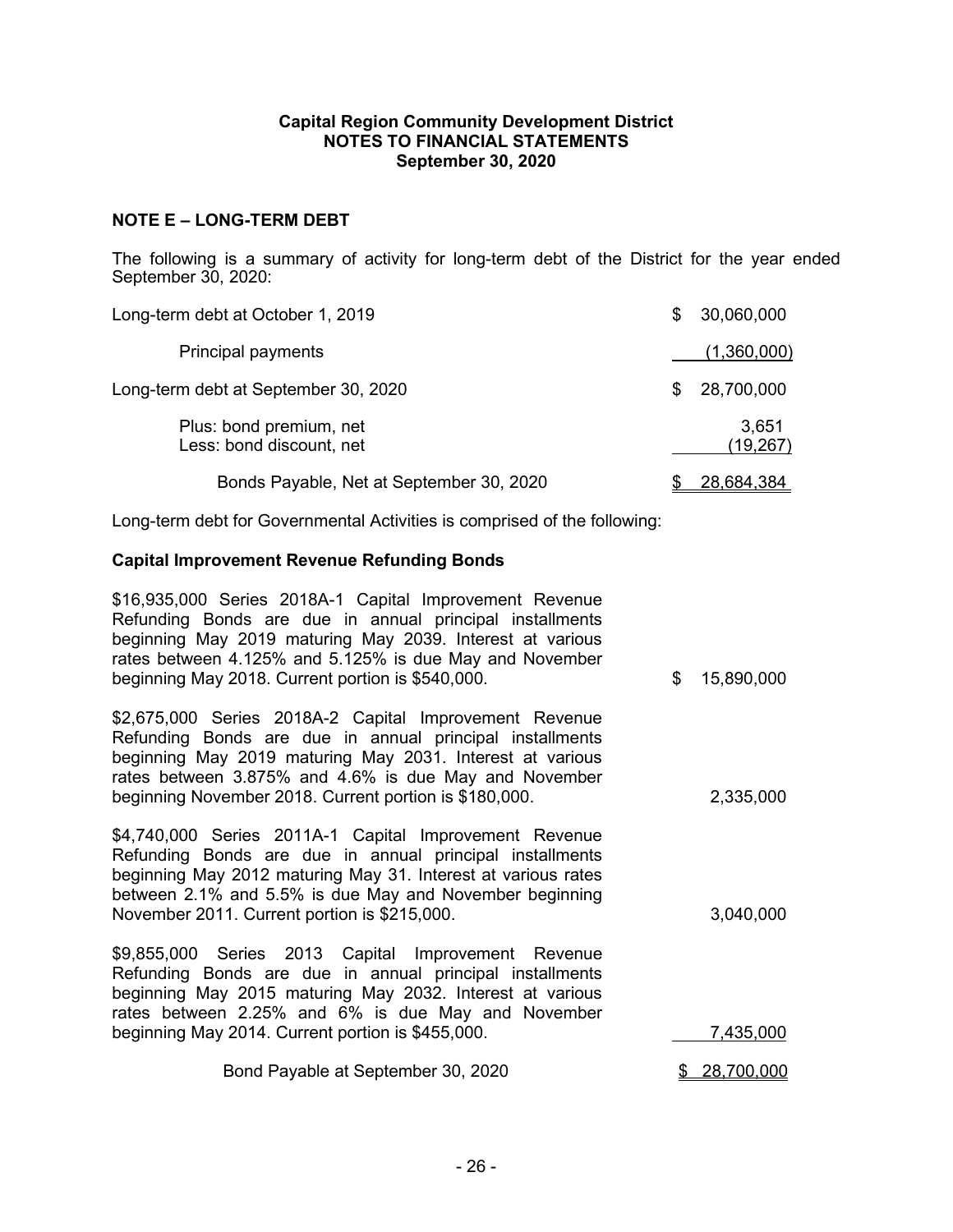# **NOTE E – LONG-TERM DEBT (CONTINUED)**

The annual requirements to amortize the principal and interest of bonded debt outstanding as of September 30, 2020 are as follows:

| <b>Year Ending</b> |                 |                 |                 |
|--------------------|-----------------|-----------------|-----------------|
| September 30,      | Principal       | Interest        | Total           |
|                    |                 |                 |                 |
| 2021               | 1,390,000<br>\$ | 1,458,103<br>\$ | 2,848,103<br>\$ |
| 2022               | 1,425,000       | 1,398,511       | 2,823,511       |
| 2023               | 1,485,000       | 1,336,253       | 2,821,253       |
| 2024               | 1,565,000       | 1,270,384       | 2,835,384       |
| 2025               | 1,635,000       | 1,193,654       | 2,828,654       |
| 2026-2030          | 9,600,000       | 4,622,819       | 14,222,819      |
| 2031-2035          | 6,900,000       | 2,124,423       | 9,024,423       |
| 2036-2039          | 4,700,000       | 617,561         | 5,317,561       |
| Totals             | \$28,700,000    | 14,021,708      | \$42,721,708    |

## Summary of Significant Bond Resolution Terms and Covenants

# **Capital Improvement Revenue Refunding Bonds**

#### Significant Bond Provisions

The Series 2018A-1 and Series 2018A-2 Bonds are subject to redemption at the option of the District prior to their maturity, in whole or in part, at any time after May 1, 2028 at a redemption price equal to the principal amount of the Series 2018A-1 Bonds or Series 2018A-2 Bonds to be redeemed, together with accrued interest to the date of redemption. The Series 2018A-1 and Series 2018A-2 are subject to extraordinary mandatory redemption prior to maturity in the manner determined by the Bond Registrar if certain events occurred as outlined in the Trust Indenture.

The Series 2011A-1 Bonds maturing on or prior to May 1, 2020 are not subject to optional redemption prior to their maturity The Series 2011A-1 Bonds maturing after May 1, 2021 are subject to redemption at the option of the District prior to their maturity, in whole or in part, at a redemption price set forth in the Trust Indenture. The Series 2011A-1 are subject to extraordinary mandatory redemption prior to maturity in the manner determined by the Bond Registrar if certain events occurred as outlined in the Trust Indenture.

The Series 2013 Bonds are subject to redemption at the option of the District prior to their maturity, in whole or in part, at any time after May 1, 2024 at a redemption price equal to the principal amount of the Series 2013 Bonds to be redeemed, together with accrued interest to the date of redemption. The Series 2013 Bonds are subject to extraordinary mandatory redemption prior to maturity in the manner determined by the Bond Registrar if certain events occurred as outlined in the Trust Indenture.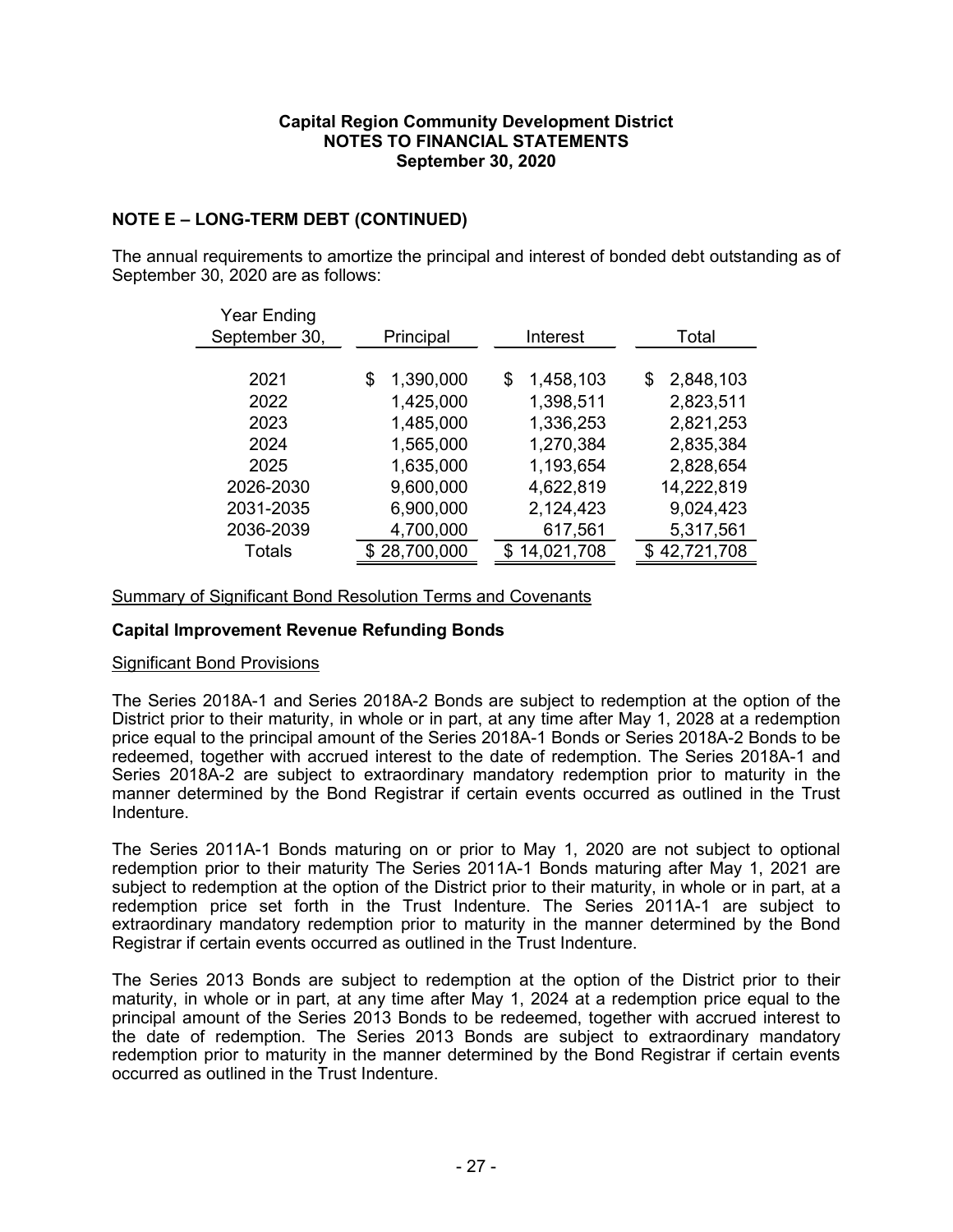# **NOTE E – LONG-TERM DEBT (CONTINUED)**

The Trust Indenture established certain amounts be maintained in a reserve account. In addition, the Trust Indenture has certain restrictions and requirements relating principally to the use of proceeds to pay for the infrastructure improvements and the procedures to be followed by the District on assessments to property owners. The District agrees to levy special assessments in annual amounts adequate to provide payment of debt service and to meet the reserve requirements.

#### Depository Funds

The bond resolution establishes certain funds and determines the order in which revenues are to be deposited into these funds. A description of the significant funds, including their purposes, is as follows:

Reserve Funds - The Series 2018A-1, 2018A-2, 2011A-1, and 2013 Reserve Accounts were funded from the proceeds of the Series 2018A-1, 2018A-2, 2011A-1, and 2013 Bonds in amounts equal to 50 percent of the maximum annual debt service outstanding for the Series 2018A-1, 2018A-2, 2011A-1, and 2013 Bonds. Monies held in the reserve accounts will be used only for the purposes established in the Trust Indenture.

The following is a schedule of required reserve balances as of September 30, 2020:

|                                                             |                | Reserve |             | Reserve |
|-------------------------------------------------------------|----------------|---------|-------------|---------|
|                                                             | <b>Balance</b> |         | Requirement |         |
| Capital Improvement Revenue Refunding Bonds, Series 2018A-1 | S.             | 651,808 |             | 650.464 |
| Capital Improvement Revenue Refunding Bonds, Series 2018A-2 |                | 136.528 | \$.         | 135.070 |
| Capital Improvement Revenue Refunding Bonds, Series 2011    |                | 184.950 | \$.         | 184.950 |
| Capital Improvement Revenue Refunding Bonds, Series 2013    |                | 430.713 |             | 430.713 |

# **NOTE F – ECONOMIC DEPENDENCY**

The Developers own a significant portion of land within the District. The District's activity is dependent upon the continued involvement of the Developers, the loss of which could have a material adverse effect on the District's operations.

# **NOTE G – RISK MANAGEMENT**

The District is exposed to various risks of loss related to torts; theft of, damage to and destruction of assets; errors and omissions; and natural disasters for which the government carries commercial insurance. There were no claims or settled claims from these risks for each of the past three years.

# **NOTE H – SUBSEQUENT EVENT**

In March 2021, the District issued \$2,800,000 Capital Improvement Revenue Refunding Bonds, Series 2021 to refund the Series 2011A-1 Capital Improvement Revenue Refunding Bonds.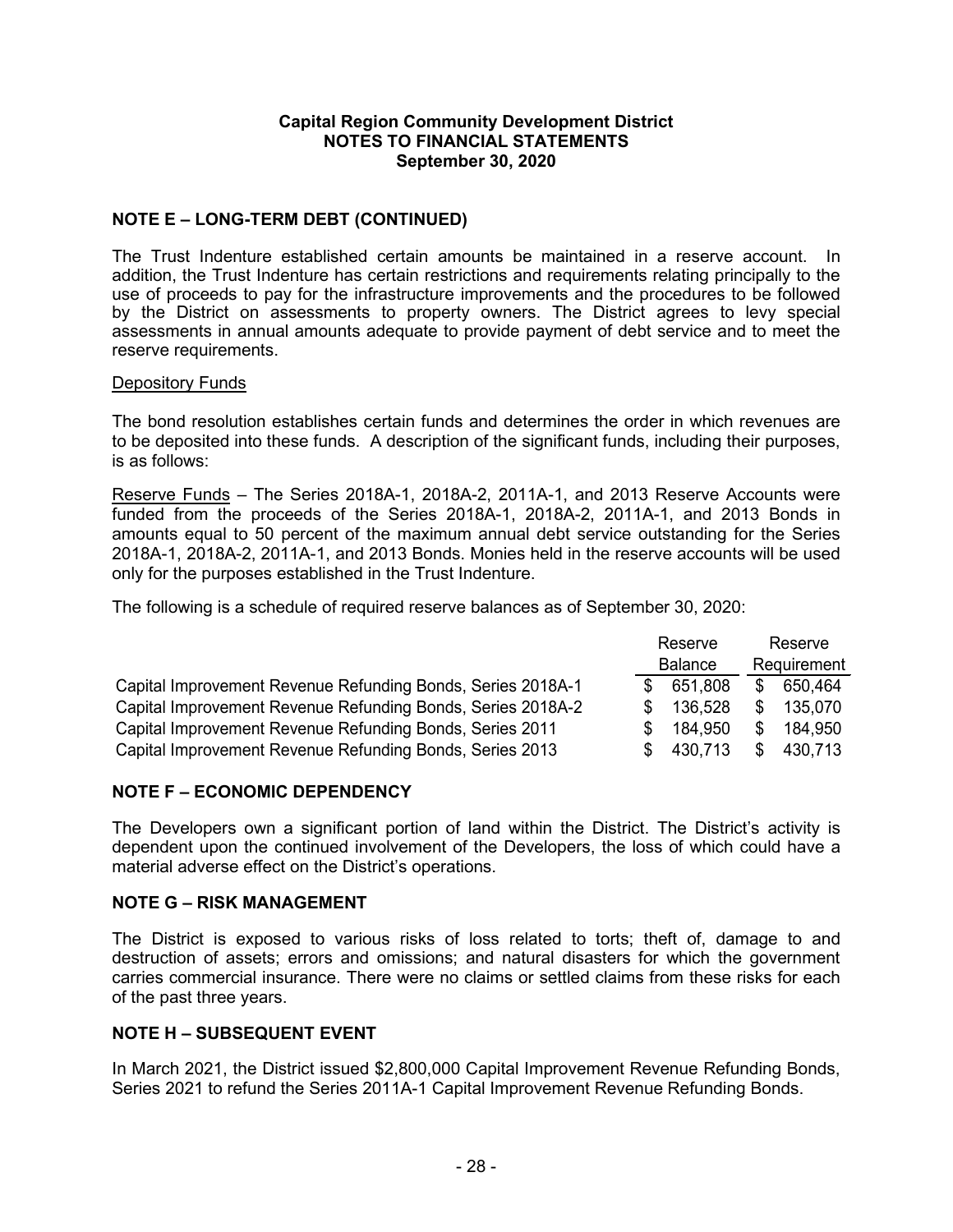

Certified Public Accountants PL

600 Citrus Avenue Suite 200 Fort Pierce, Florida 34950

772/461-6120 // 461-1155 FAX: 772/468-9278

#### **INDEPENDENT AUDITORS' REPORT ON INTERNAL CONTROL OVER FINANCIAL REPORTING AND ON COMPLIANCE AND OTHER MATTERS BASED ON AN AUDIT OF FINANCIAL STATEMENTS PERFORMED IN ACCORDANCE WITH** *GOVERNMENT AUDITING STANDARDS*

To the Board of Supervisors Capital Region Community Development District Leon County, Florida

We have audited, in accordance with the auditing standards generally accepted in the United States of America and the standards applicable to financial audits contained in *Government Auditing Standards* issued by the Comptroller General of the United States, the financial statements of Capital Region Community Development District, as of and for the year ended September 30, 2020, and the related notes to the financial statements, and have issued our report thereon dated June 28, 2021.

#### **Internal Control Over Financial Reporting**

In planning and performing our audit, we considered Capital Region Community Development District's internal control over financial reporting (internal control) as a basis for designing audit procedures that are appropriate in the circumstances for the purpose of expressing our opinions on the financial statements, but not for the purpose of expressing an opinion on the effectiveness of Capital Region Community Development District's internal control. Accordingly, we do not express an opinion on the effectiveness of Capital Region Community Development District's internal control.

A *deficiency in internal control* exists when the design or operation of a control does not allow management or employees, in the normal course of performing their assigned functions, to prevent, or detect and correct misstatements on a timely basis. A *material weakness* is a deficiency, or combination of deficiencies, in internal control, such that there is a reasonable possibility that a material misstatement of the entity's financial statements will not be prevented, or detected and corrected on a timely basis. A significant deficiency is a deficiency, or a combination of deficiencies, in internal control that is less severe than a material weakness, yet important enough to merit attention by those charged with governance.

Our consideration of internal control was for the limited purpose described in the first paragraph of this section and was not designed to identify all deficiencies in internal control that might be material weaknesses or significant deficiencies. Given these limitations, during our audit we did not identify any deficiencies in internal control that we consider to be material weaknesses. However, material weaknesses may exist that have not been identified.

Fort Pierce / Stuart Member AICPA Division for CPA Firms Private Companies practice Section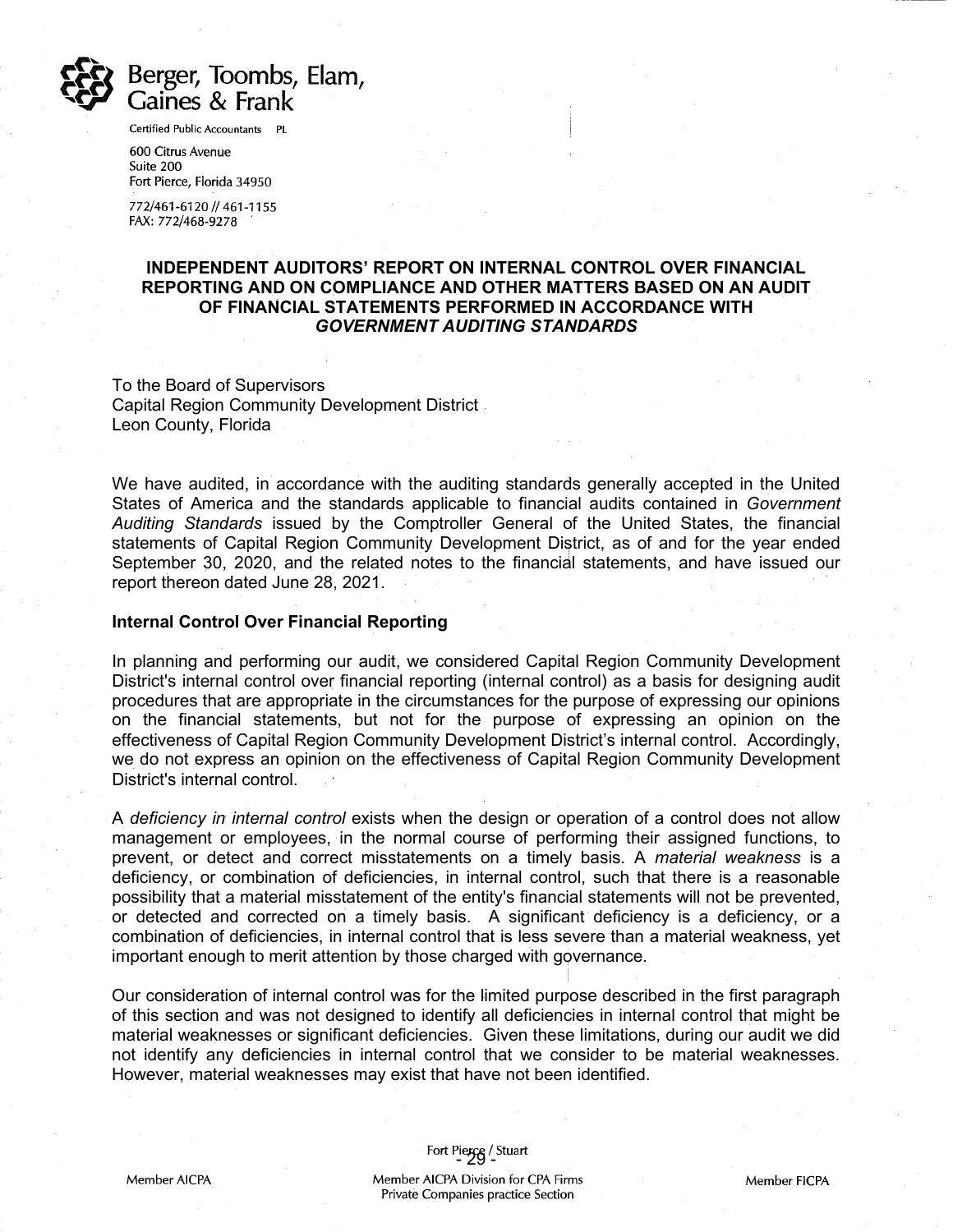

To the Board of Supervisors Capital Region Community Development District

#### **Compliance and Other Matters**

As part of obtaining reasonable assurance about whether Capital Region Community Development District's financial statements are free of material misstatement, we performed tests of its compliance with certain provisions of laws, regulations, contracts, and grant agreements, noncompliance with which could have a direct and material effect on the determination of financial statement amounts. However, providing an opinion on compliance with those provisions was not an objective of our audit, and accordingly, we do not express such an opinion. The results of our tests disclosed no instances of noncompliance or other matters that are required to be reported under *Government Auditing Standards*.

#### **Purpose of this Report**

The purpose of this report is solely to describe the scope of our testing of internal control and compliance and the results of that testing, and not to provide an opinion on the effectiveness of the entity's internal control or on compliance. This report is an integral part of an audit performed in accordance with *Government Auditing Standards* in considering the entity's internal control and compliance. Accordingly, this communication is not suitable for any other purpose.

Bergin Joonks Glam

Berger, Toombs, Elam, Gaines & Frank Certified Public Accountants PL Fort Pierce, Florida

June 28, 2021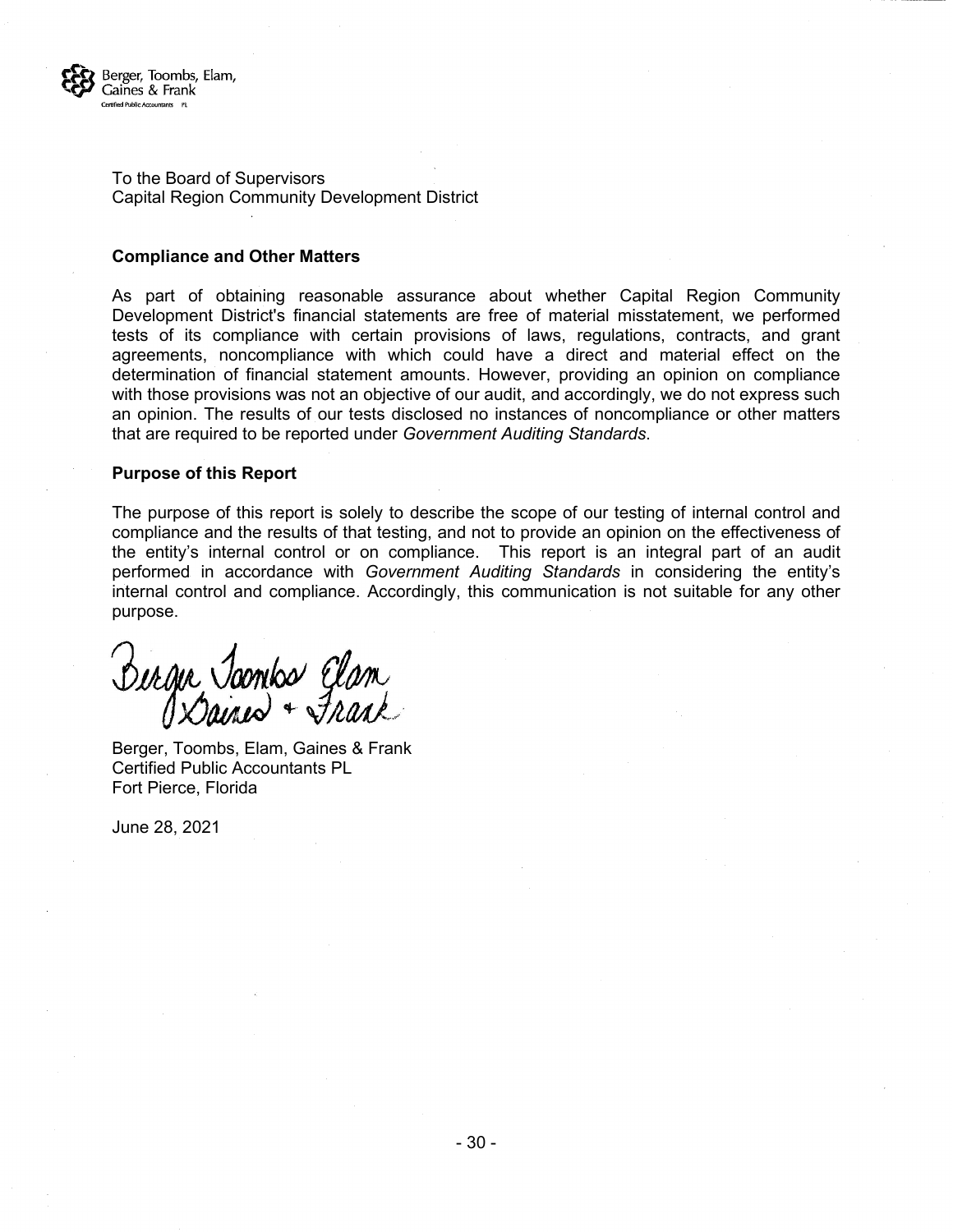

Certified Public Accountants PL

600 Citrus Avenue Suite 200 Fort Pierce, Florida 34950

772/461-6120 // 461-1155 FAX: 772/468-9278

#### **MANAGEMENT LETTER**

To the Board of Supervisors Capital Region Community Development District Leon County, Florida

#### **Report on the Financial Statements**

We have audited the financial statements of the Capital Region Community Development District as of and for the year ended September 30, 2020, and have issued our report thereon dated June 28, 2021.

#### **Auditor's Responsibility**

We conducted our audit in accordance with auditing standards generally accepted in the United States; the standards applicable to financial audits contained in *Government Auditing Standards*, issued by the Comptroller General of the United States and Chapter 10.550, Rules of the Florida Auditor General.

#### **Other Reporting Requirements**

We have issued our Independent Auditor's Report on Internal Control over Financial Reporting and on Compliance and Other Matters Based on an Audit of Financial Statements Performed in Accordance with *Government Auditing Standards*. Disclosures in that report, which is dated June 28, 2021, should be considered in conjunction with this management letter.

#### **Prior Audit Findings**

Section 10.554(1)(i)1., Rules of the Auditor General, requires that we determine whether or not corrective actions have been taken to address findings and recommendations made in the preceding financial audit report. There were no findings or recommendations in the preceding financial audit report.

#### **Financial Condition and Management**

Section 10.554(1)(i)5.a. and 10.556(7), Rules of the Auditor General, require us to apply appropriate procedures and communicate the results of our determination as to whether or not Capital Region Community Development District has met one or more of the conditions described in Section 218.503(1), Florida Statutes, and to identify the specific conditions met. In connection with our audit, we determined that Capital Region Community Development District did not meet any of the conditions described in Section 218.503(1) Florida Statutes.

Fort Pierce / Stuart

Member AICPA<sup>-</sup>DN<sub>2</sub> sion for CPA Firms Private Companies practice Section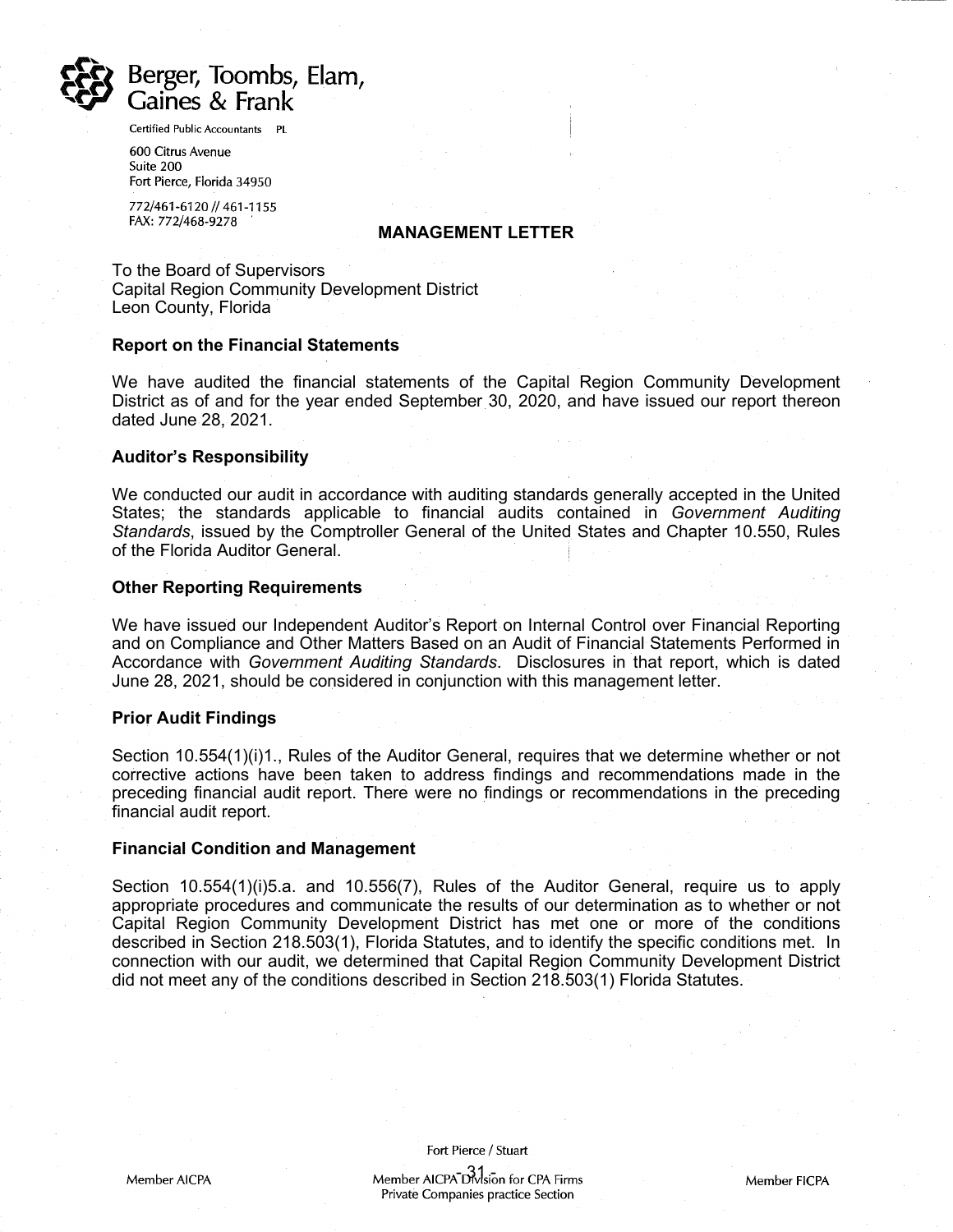

To the Board of Supervisors Capital Region Community Development District

Pursuant to Sections 10.554(1)(i)5.b. and 10.556(8), Rules of the Auditor General, we applied financial condition assessment procedures for Capital Region Community Development District. It is management's responsibility to monitor the Capital Region Community Development District's financial condition; our financial condition assessment was based in part on the representations made by management and the review of the financial information provided by the same as of September 30, 2020.

Section 10.554(1)(i)2., Rules of the Auditor General, requires that we communicate any recommendations to improve financial management. In connection with our audit, we did not have any such recommendations.

#### **Additional Matters**

Section 10.554(1)(i)3., Rules of the Auditor General, requires us to communicate noncompliance with provisions of contracts or grant agreements, or abuse, that have occurred, or are likely to have occurred, that have an effect on the financial statements that is less than material but warrants the attention of those charged with governance. In connection with our audit, we did not note any such findings.

#### **Purpose of this Letter**

Our management letter is intended solely for the information and use of the Legislative Auditing Committee, members of the Florida Senate and the Florida House of Representatives, the Florida Auditor General, Federal and other granting agencies, the Board of Supervisors, and applicable management, and is not intended to be and should not be used by anyone other than these specified parties.

Birgir Jambo Glam

Berger, Toombs, Elam, Gaines & Frank Certified Public Accountants PL Fort Pierce, Florida

June 28, 2021